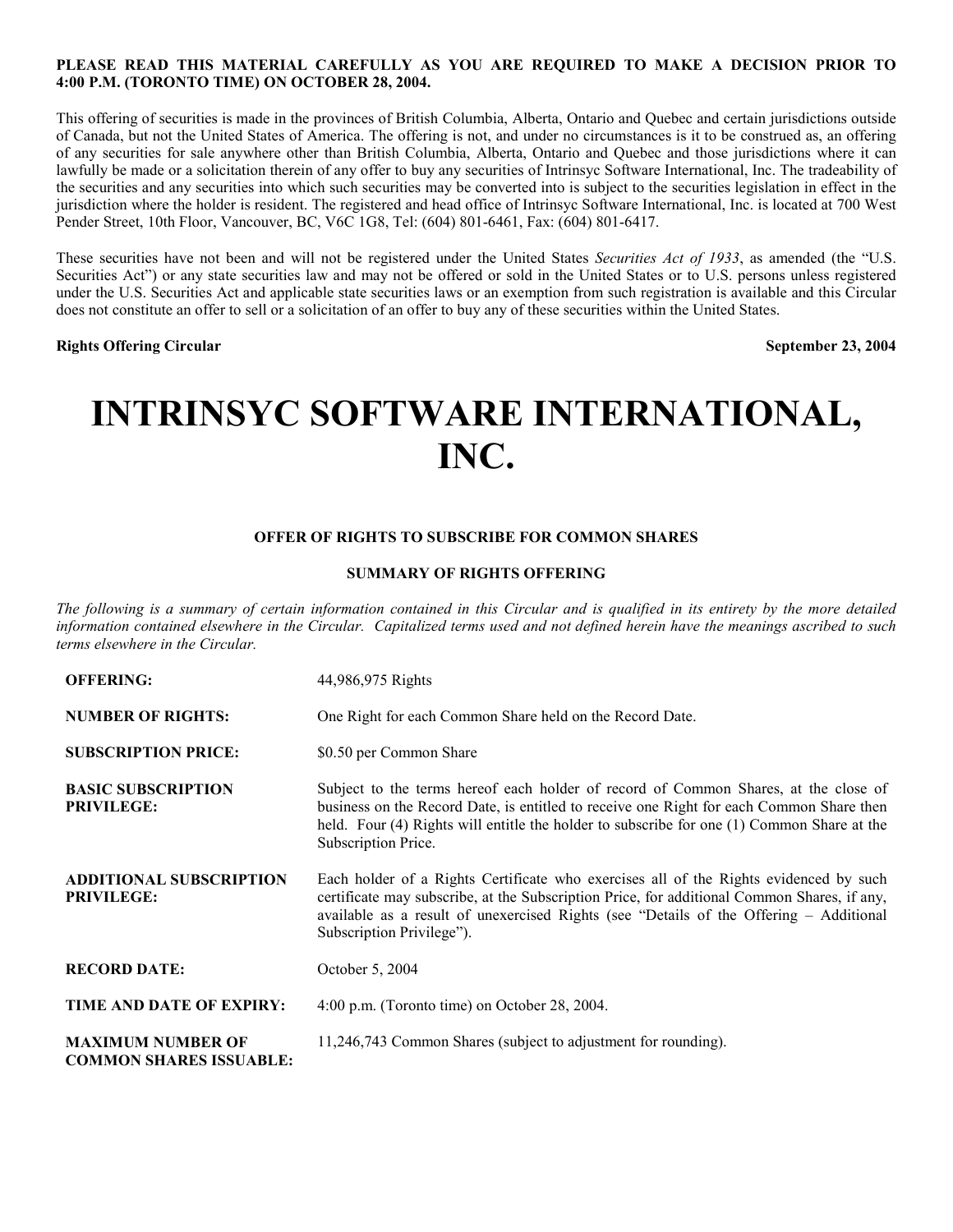| <b>PROCEEDS:</b>          | Assuming full exercise of the Rights, the gross proceeds of this offering will be<br>approximately \$5,623,371 before deducting expenses of the offering of approximately<br>\$600,000. The net proceeds of this offering will be used to supplement general working<br>capital and fund operating activities including ongoing development and production of the<br>Corporation's products. There is no minimum offering size.                                                                                                                                                                                                                                                                                                                                                                |
|---------------------------|------------------------------------------------------------------------------------------------------------------------------------------------------------------------------------------------------------------------------------------------------------------------------------------------------------------------------------------------------------------------------------------------------------------------------------------------------------------------------------------------------------------------------------------------------------------------------------------------------------------------------------------------------------------------------------------------------------------------------------------------------------------------------------------------|
| <b>LISTING:</b>           | The rights are listed on The Toronto Stock Exchange and will be posted for trading until<br>12:00 noon (Toronto time) on October 28, 2004. The Toronto Stock Exchange has<br>approved the listing of the Common Shares is suable on the exercise of the Rights.                                                                                                                                                                                                                                                                                                                                                                                                                                                                                                                                |
| <b>SOLICITING DEALER:</b> | The Corporation has retained Standard Securities Capital Corporation (the "Soliciting")<br>Dealer") to form and manage a soliciting dealer group to solicit subscriptions for Common<br>Shares pursuant to the exercise of Rights. The Corporation will pay to the Soliciting<br>Dealer at the Expiry Time a management fee of \$200,000, a solicitation fee of \$0.015 for<br>each Common Share, including Additional Common Shares issued, for which a<br>subscription from the Rights holder is procured, less a solicitation fee of \$0.0075 for each<br>Common Share for which a subscription for Rights is procured by members of the<br>soliciting dealer group, which amount shall be paid to such dealers, subject to a minimum<br>fee of \$50 in respect of each such Rights holder. |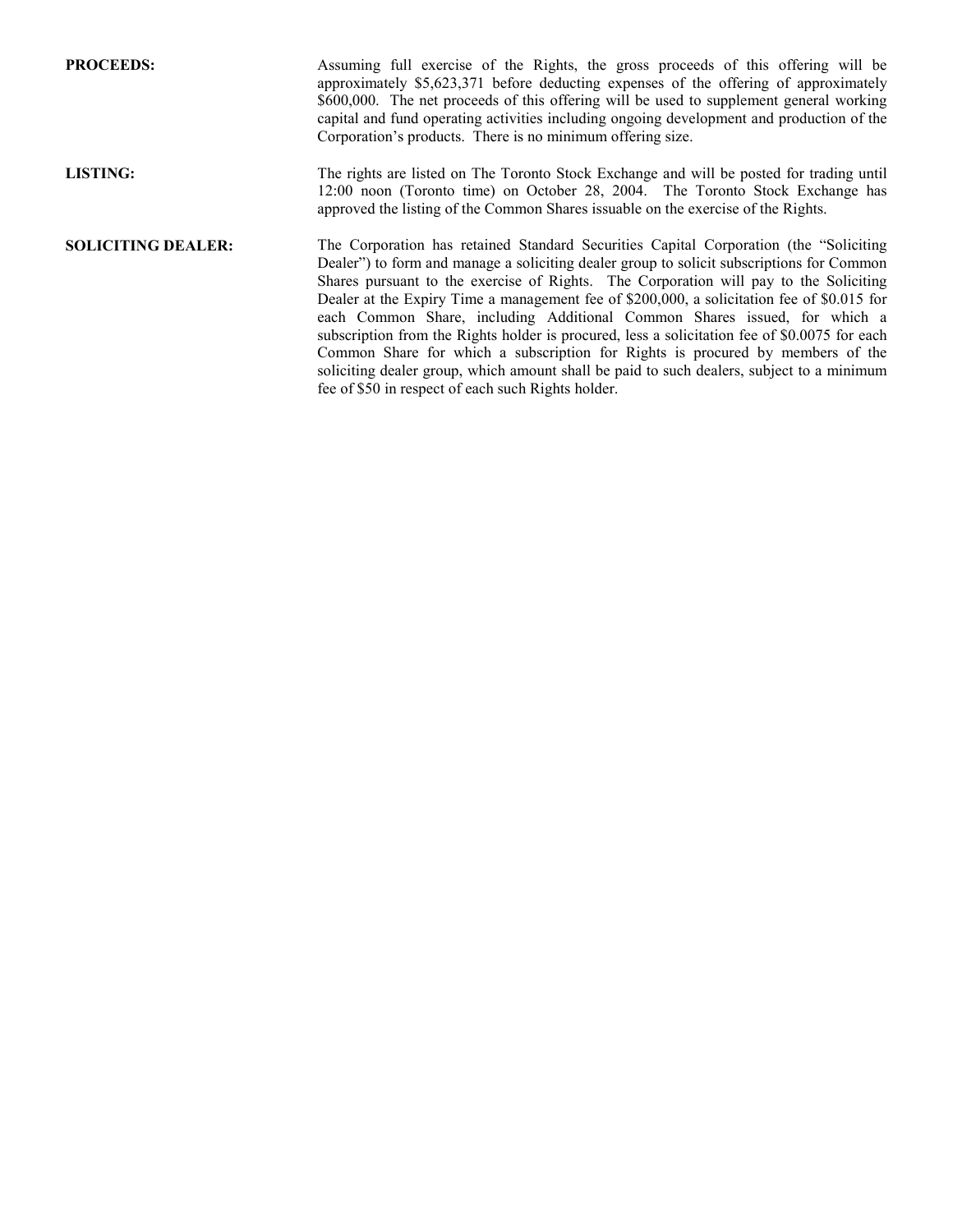#### **TO THE HOLDERS OF COMMON SHARES OF INTRINSYC SOFTWARE INTERNATIONAL, INC.:**

Intrinsyc Software International, Inc. ("Intrinsyc" or the "Corporation") is issuing rights (the "Rights") to the holders of record (the "Shareholders") of its outstanding common shares (the "Common Shares") at the close of business on October 5, 2004 (the "Record Date"). Each holder of a Common Share has been issued one Right for each Common Share held at the close of business on the Record Date. Four (4) Rights entitle the holder to subscribe for one Common Share at a price of \$0.50 per Common Share (the "Basic Subscription Privilege"). Fractional Common Shares will not be issued. Holders of Rights that exercise their Rights in full are entitled to subscribe for additional Common Shares ("Additional Shares") pursuant to the Additional Subscription Privilege described in this Circular (see "Details of the Offering - Additional Subscription Privilege"). The Rights expire at 4:00 p.m.(Toronto time) on October 28, 2004 (the "Expiry Time"). A transferable certificate (the "Rights Certificate") evidencing the total number of Rights to which a shareholder is entitled has been sent with this Circular to each shareholder resident in British Columbia, Alberta, Ontario and Quebec, (the "Qualifying Jurisdictions"), and certain other jurisdictions outside of Canada, excluding the United States. To subscribe for Common Shares, a completed Rights Certificate and payment in full of the Subscription Price must be received by Computershare Trust Company of Canada (the "Subscription Agent") prior to the Expiry Time. **Rights not exercised prior to the Expiry Time will be void and of no value.**

Rights Certificates will not be sent to shareholders who are residents of any jurisdiction other than Qualifying Jurisdictions and certain other jurisdictions outside of Canada, excluding the United States. The Rights which these Shareholders resident outside of the Qualifying Jurisdictions would otherwise be entitled to receive will be sold on the open market to the extent possible and the net proceeds thereof will be forwarded to such Shareholders (see "Details of the Offering - Non-Participating Shareholders").

## **THESE SECURITIES HAVE NOT BEEN APPROVED OR DISAPPROVED BY ANY SECURITIES COMMISSION OR SIMILAR REGULATORY AUTHORITY IN CANADA OR THE UNITED STATES. ANY REPRESENTATION TO THE CONTRARY IS AN OFFENCE.**

## **IF A SHAREHOLDER ELECTS NOT TO EXERCISE ITS RIGHTS, THE VALUE OF THE COMMON SHARES HELD BY IT AS OF THE DATE HEREOF MAY BE DILUTED AS A RESULT OF THE EXERCISE OF RIGHTS BY OTHER SHAREHOLDERS.**

Inquiries relating to the Offering should be addressed to:

Intrinsyc Software International, Inc. 10<sup>th</sup> Floor, 700 West Pender Street Vancouver, B.C. V6C 1G8

| Telephone: | $(604)$ 801-6461      |
|------------|-----------------------|
| Attention: | Andrew Morden         |
| (e-mail:   | invest@intrinsyc.com) |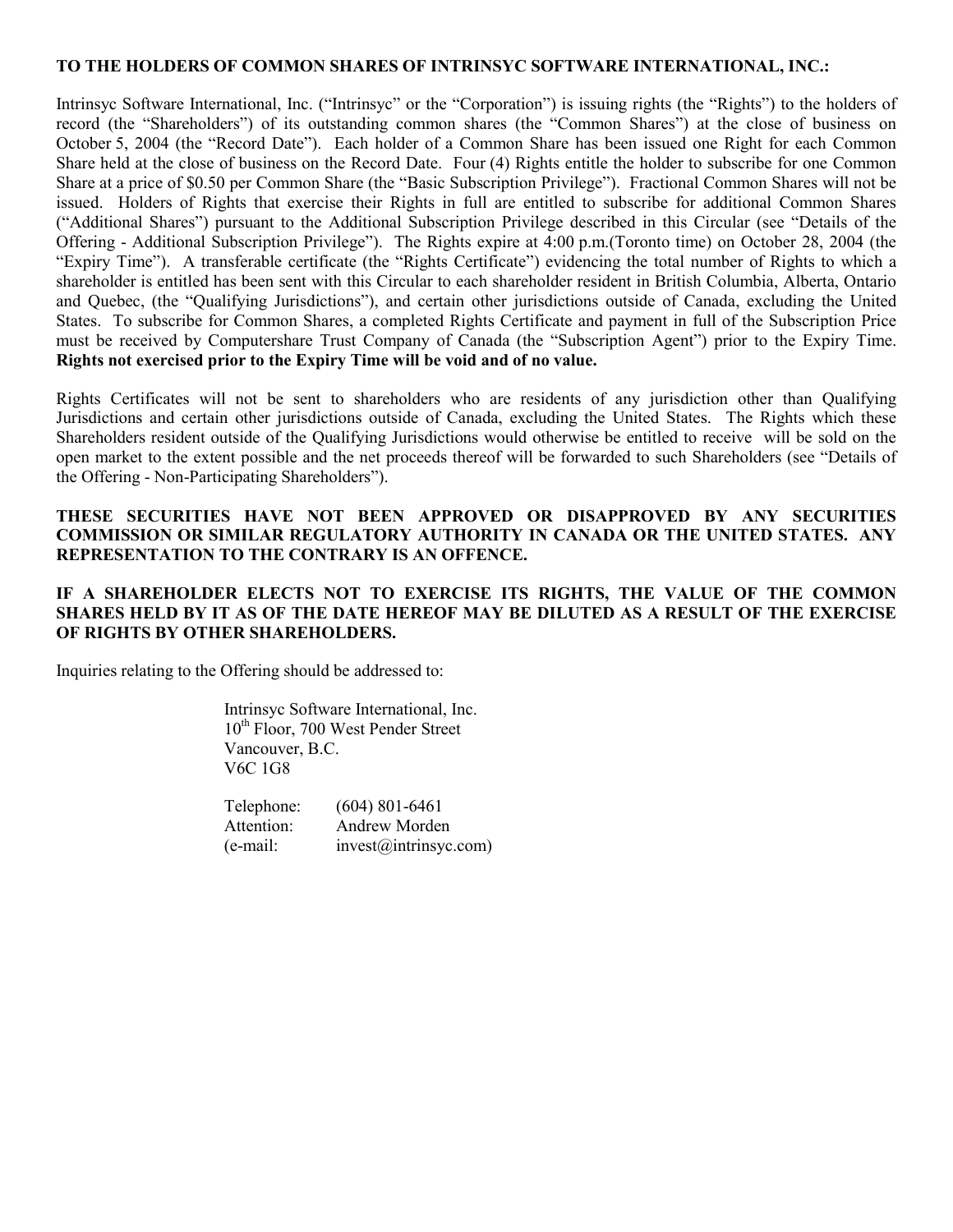# **TABLE OF CONTENTS**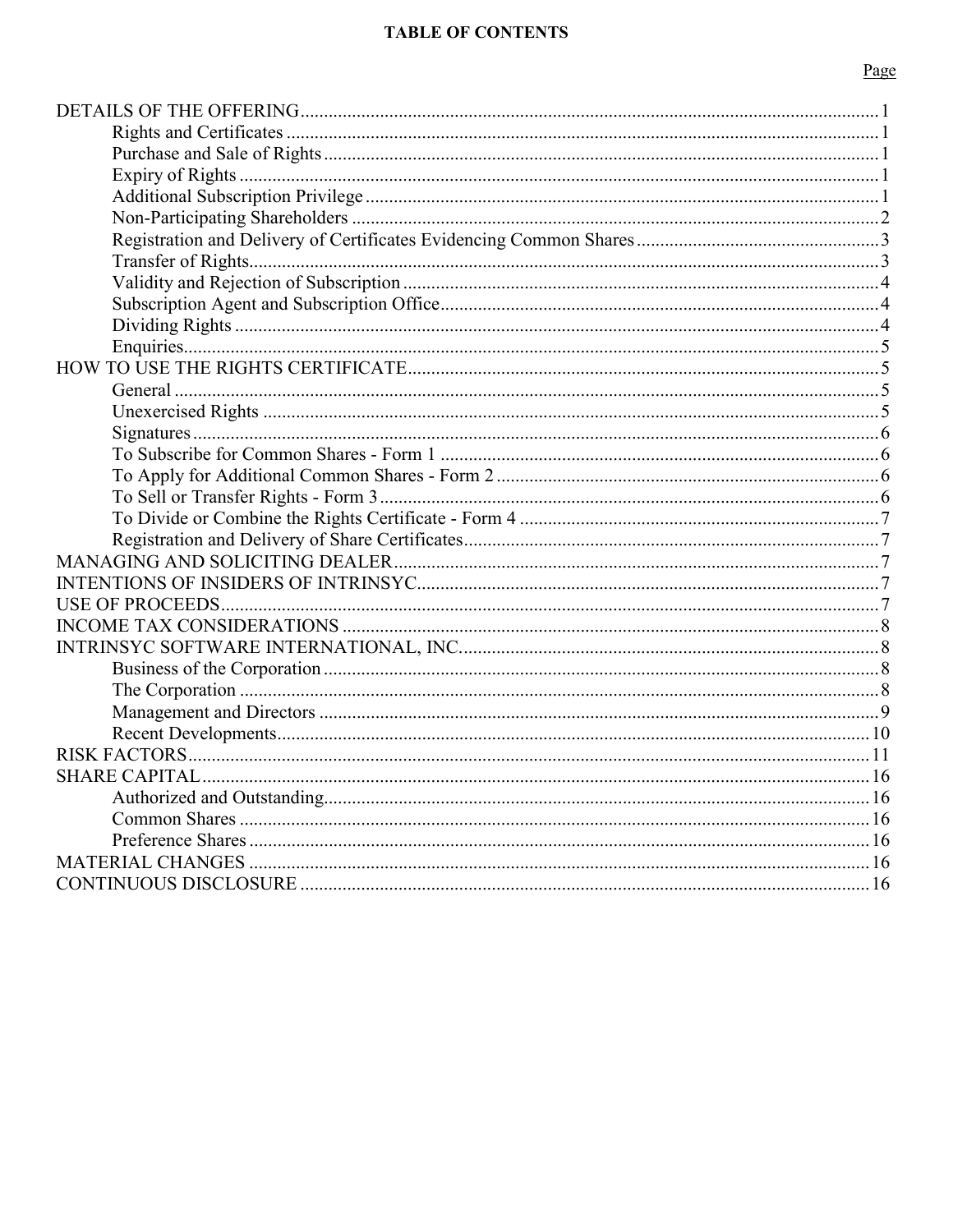### **DETAILS OF THE OFFERING**

## **Rights and Certificates**

Each registered holder of outstanding common shares of the Corporation (the "Common Shares") is entitled to one Right for each Common Share held at the close of business on the Record Date. Four Rights entitle the holder thereof to purchase one Common Share at the price of \$0.50, subject to the terms set out in this Circular. Accordingly, an aggregate of 44,986,975 Rights will be issued to the holders of the Common Shares, which Rights will be exercisable into an aggregate of 11,246,743 Common Shares. Fractional Common Shares will not be issued upon the exercise of Rights. Each registered holder of a Rights Certificate which evidences a number of rights not evenly divisible by four will be entitled to subscribe for the next lowest whole number of Common Shares.

Rights are evidenced by fully transferable certificates (the "Rights Certificates"). A Rights Certificate evidencing the total number of Rights to which a shareholder is entitled has been delivered with a copy of this Circular to each Shareholder resident in the Qualifying Jurisdictions. A Rights Certificate will be sent to certain shareholders resident outside of the Qualifying Jurisdictions if such Shareholder provides evidence satisfactory to the Corporation in its sole discretion that the issuance of the Rights and the Common Shares issuable upon exercise of the Rights complies with laws applicable to such Shareholder (see "Details of the Offering – Non-Participating Shareholder"). Shareholders will be presumed to be resident in the place of their registered address unless the contrary is shown to the satisfaction of the Corporation. Holders of Rights Certificates who exercise their Rights in full are also entitled to subscribe for Additional Shares (see "Details of the Offering - Additional Subscription Privilege"). **Subscriptions will only be accepted from shareholders who are resident in the Qualifying Jurisdictions and those jurisdictions where the Offering can lawfully be made**. Shareholders resident outside the Qualifying Jurisdictions should see "Details of the Offering - Non-Participating Shareholders" for the process to participate in the Offering. No minimum level of exercise of Rights is required. A Right does not entitle the Rights holder to any rights whatsoever as a shareholder of the Corporation.

## **Purchase and Sale of Rights**

The Rights are listed on The Toronto Stock Exchange (the "TSX"). Trading in the Rights on the TSX will terminate at 12:00 noon (Toronto time) on October 28, 2004. The Rights evidenced by Rights Certificates may be transferred to others by delivery of such Rights Certificates, provided that the assignment form (Form 3) on the face of the Rights Certificate has been duly executed by the registered holder (see "How to Use the Rights Certificate - To Sell or Transfer Rights - Form 3"). Rights may be bought or sold through any registered investment dealer or broker in the Qualifying Jurisdictions.

Payment of any service charge, commission or other fee payable in connection with the exercise or trade of Rights (other than the fee for the services to be performed by the Subscription Agent referred to under "Details of the Offering - Subscription Agent and Subscription Office" and the fee to be paid by the Corporation described under "Soliciting Dealer") shall be the responsibility of the Rights holder.

# **Expiry of Rights**

The Rights will expire at 4:00 p.m. (Toronto time) on October 28, 2004 (such time on such date being herein referred to as the "Expiry Time"). **Rights not exercised prior to the Expiry Time will be void and of no value.**

### **Additional Subscription Privilege**

A Shareholder that exercises all of its Rights may be able to purchase more Common Shares in respect of Rights that are not exercised by other Shareholders. A Rights Certificate holder who has fully exercised his or her Rights (by subscribing for all of the Common Shares to which such Rights Certificate entitles him or her) may subscribe for additional Common Shares at a subscription price of \$0.50 per Common Share (the "Additional Subscription Privilege") to be allotted from the Common Shares, if any, not subscribed for by other Shareholders pursuant to the Basic Subscription Privilege.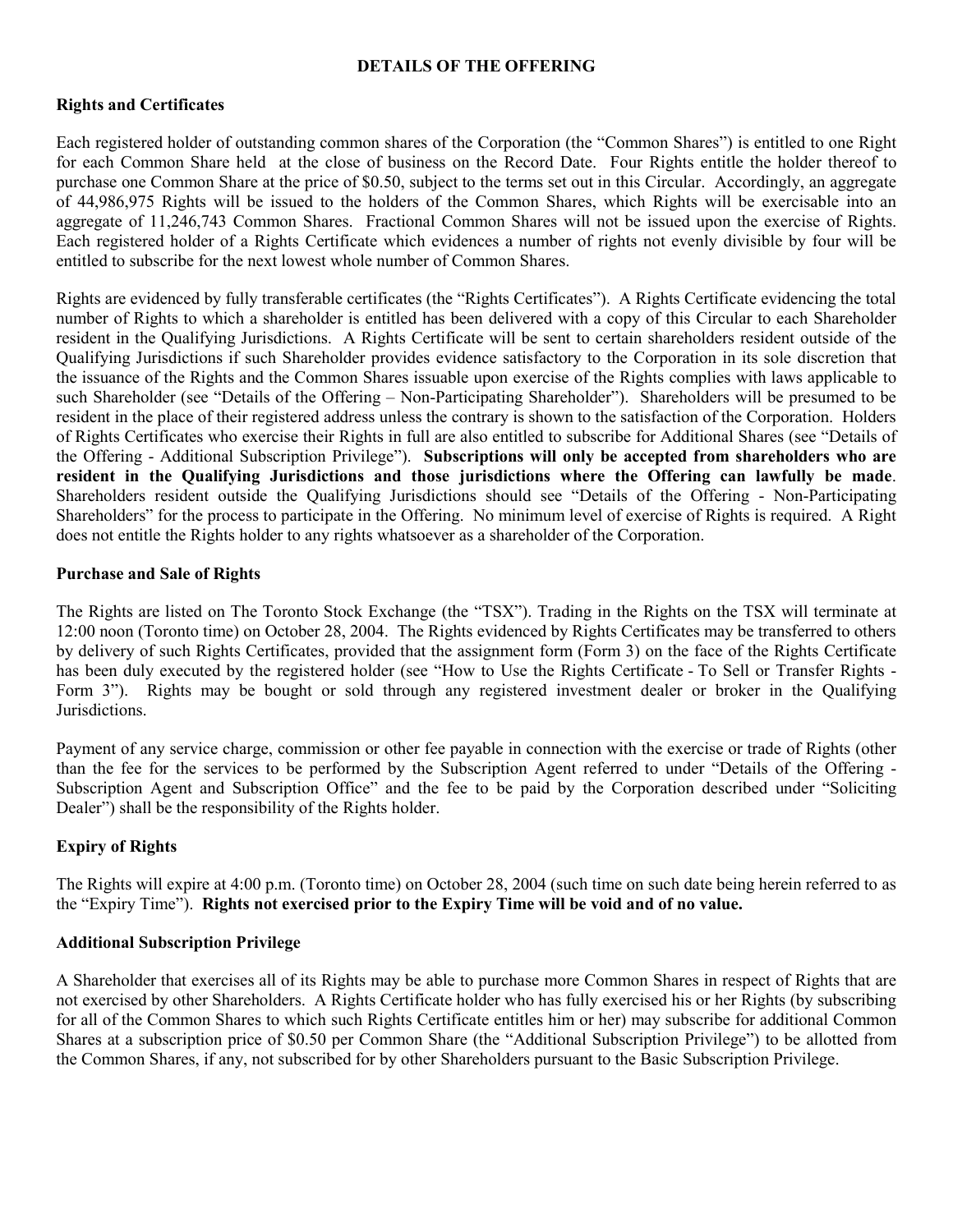The number of Common Shares available for the Additional Subscription Privilege will be the difference, if any, between the total number of Common Shares available pursuant to the Basic Subscription Privilege (**[11,246,743]** Common Shares), and the total number of Common Shares subscribed for pursuant to the Basic Subscription Privilege.

If the aggregate number of Additional Common Shares subscribed for pursuant to the Additional Subscription Privilege exceeds the number of available Additional Common Shares, each subscriber will receive their pro rata share of the Additional Common Shares, unless they subscribed for fewer shares.

The pro-rata allocation of Additional Common Shares will be computed as follows. The number of Additional Common Shares allocated to each subscriber under the Additional Subscription Privilege will be the lesser of:

- (i) the number of Common Shares subscribed for by the holder under the Additional Subscription Privilege; and
- (ii) the product (disregarding fractions) obtained by multiplying the aggregate number of Common Shares available through unexercised Rights by a fraction, the numerator of which is the number of Rights previously exercised by the holder and the denominator of which is the aggregate number of Rights previously exercised by all of the holders of Rights who have subscribed for Common Shares under the Additional Subscription Privilege.

Any unexercised Rights shall be allocated on a pro rata basis to holders who subscribe for Additional Common Shares based on the Additional Subscription Privilege up to the number of Additional Common Shares subscribed for by a particular holder.

Subscription funds in respect of the Additional Subscription Privilege received by the Subscription Agent or the Corporation will be placed in a segregated account pending allocation of the Additional Common Shares, if any, in the manner described above, and any subscription funds in excess of the aggregate Subscription Price of such additional allocations shall be returned by mail without interest or deduction. As soon as practicable after the Expiry Date, the Subscription Agent will send to each subscriber under the Additional Subscription Privilege a notice specifying the number of Additional Common Shares which such subscriber has purchased and the aggregate subscription price of such Additional Common Shares. At the same time, the Subscription Agent will return to the subscriber any excess subscription funds paid by the subscriber in respect of the Additional Subscription Privilege.

# **Non-Participating Shareholders**

The Rights are being offered only in the provinces of British Columbia, Alberta, Ontario and Quebec and those jurisdictions where this offering can lawfully be made. The issue of the Rights is not qualified under the securities laws of any jurisdiction other than the Qualifying Jurisdictions. The securities of the Corporation, including the Rights, the Common Shares issuable on the exercise of the Rights, and the Rights Certificates, are not registered under the Securities Act of 1933, as amended, of the United States. This offering is not being made in the United States nor in any province or territory of Canada other than the Qualifying Jurisdictions and under no circumstances is it to be construed as an offering of any securities for sale in or to a national or resident of the United States or any such province or territory or a solicitation therein of an offer to buy any securities. Accordingly, subject to the exception described below, Rights Certificates may not be held directly by, and subscriptions for Common Shares will not be accepted from or on behalf of, Shareholders whose addresses of record are in the United States or any jurisdiction other than a Qualifying Jurisdiction, or other persons who the Corporation or the Subscription Agent referred to below has reason to believe are nationals or residents of the United States or any jurisdiction other than a Qualifying Jurisdiction (collectively, "Non-Participating Shareholders").

Notwithstanding the foregoing, Shareholders who are not resident in British Columbia, Alberta, Ontario or Quebec who provide an opinion from counsel and in a form satisfactory to the Corporation, or other evidence satisfactory to the Corporation, in each case in the Corporation's sole discretion, that the receipt by such Shareholder and the issuance to them of Common Shares upon the exercise of the Rights will not be in violation of the laws of their jurisdiction of residence will receive a Rights Certificate and will be allowed to exercise the Rights (the "Qualified Shareholders").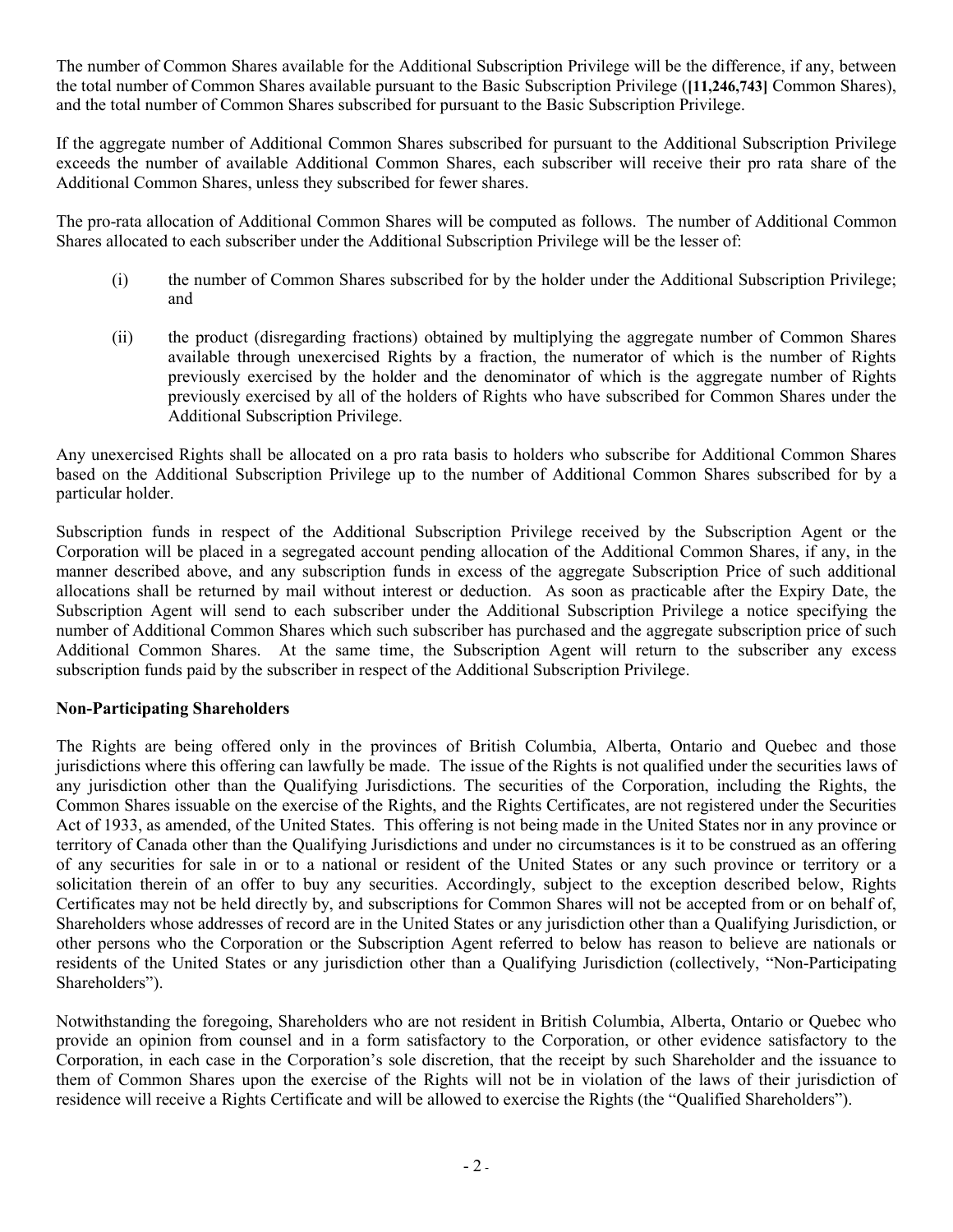Rights Certificates will not be sent to Non-Participating Shareholders other than the Qualified Shareholders. Instead, the Non-Participating Shareholders will be sent a letter advising them that their Rights Certificates will be issued to and held by the Subscription Agent, who will hold the same and the Rights evidenced thereby as agent for the benefit of all Non-Participating Shareholders. Instructions as to the sale, transfer or exercise of such Rights Certificates will not be accepted from such Shareholders, however if a Non-Participating Shareholder does not wish its Rights to be sold it may advise the Subscription Agent, in writing, and provided such instructions are received prior to the sale of such Rights, such Rights will not be sold and will instead expire, unexercised and be void and of no value. The Rights evidenced by such Rights Certificates will be sold by the Subscription Agent, on behalf of all such respective holders. The Subscription Agent will act in its capacity as agent of the Non-Participating Shareholders on a best efforts basis only and neither the Corporation nor the Subscription Agent will accept responsibility for the price obtained on the sale or the inability to sell the Rights on behalf of any Non-Participating Shareholder.

A registered shareholder whose address of record is outside the Qualifying Jurisdictions but who holds Common Shares on behalf of a holder who is eligible to participate in this Rights Offering must notify the Corporation, in writing, if such beneficial holder wishes to participate in this Rights Offering. The Subscription Agent will hold the Rights until October 20, 2004, in order to give Shareholders an opportunity to provide written notice to the Corporation showing that such Shareholders are not Non-Participating Shareholders, and to claim their Rights from the Subscription Agent.

After October 20, 2004, the Subscription Agent will attempt to sell prior to the Expiry Time all Rights held for the benefit of the Shareholders on such date or dates and at such price or prices as the Subscription Agent determines in its sole discretion. The Subscription Agent's ability to sell such Rights, and the price obtained therefore, are dependent on market conditions. The Subscription Agent shall not be subject to any liability for failure to sell any Rights of Non-Participating Shareholders at a particular price, or on a particular day, or at all.

The net proceeds received by the Subscription Agent from the sale of such Rights will, subject to certain limitations discussed below, be divided among the Non-Participating Shareholders pro rata according to the number of Rights to which they would have otherwise been entitled to receive on the Record Date. The Subscription Agent will mail cheques therefore in Canadian funds after the expiry of the Rights in an amount equal to the proceeds of such sale (net of reasonable expenses) to the Non-Participating Shareholders at their addresses appearing on the records of the Corporation.

The Subscription Agent will mail cheques to such Non-Participating Shareholders at their addresses appearing on the records of the Corporation as soon as is reasonably possible after the Expiry Date, provided that the Subscription Agent shall not be required to make payment to any Non-Participating Shareholder in the event that the amount owing to such Non-Participating Shareholder is less than \$25.00, in which event such amount shall be used by the Corporation to offset a portion of the remuneration of the Subscription Agent for its services. There is a risk that the proceeds received from the sale of the Rights will not exceed the brokerage commissions. In such event, no cheques will be mailed to the Non-Participating Shareholders on whose behalf the Subscription Agent sold Rights.

# **Registration and Delivery of Certificates Evidencing Common Shares**

Common Shares acquired through the exercise of Rights will be registered in the name of the person to whom the Rights Certificate was issued or to whom the Rights are transferred in accordance herewith. Certificates evidencing such Common Shares will be mailed as soon as practicable after the Expiry Time (or, in the case of Additional Common Shares, after payment is received) to such persons who have exercised their Rights at the address specified on the Rights Certificate.

# **Transfer of Rights**

The Rights are transferable in accordance with applicable securities legislation by all Shareholders who are not Non-Participating Shareholders, on or prior to the Expiry Time (see "Resale Restrictions"). The transfer of the Rights may be effected through the usual investment channels, such as investment dealers and brokers. Holders of Rights Certificates may transfer their Rights by duly completing and executing the transfer (see "How to Use the Rights Certificate – To Sell or Transfer Rights").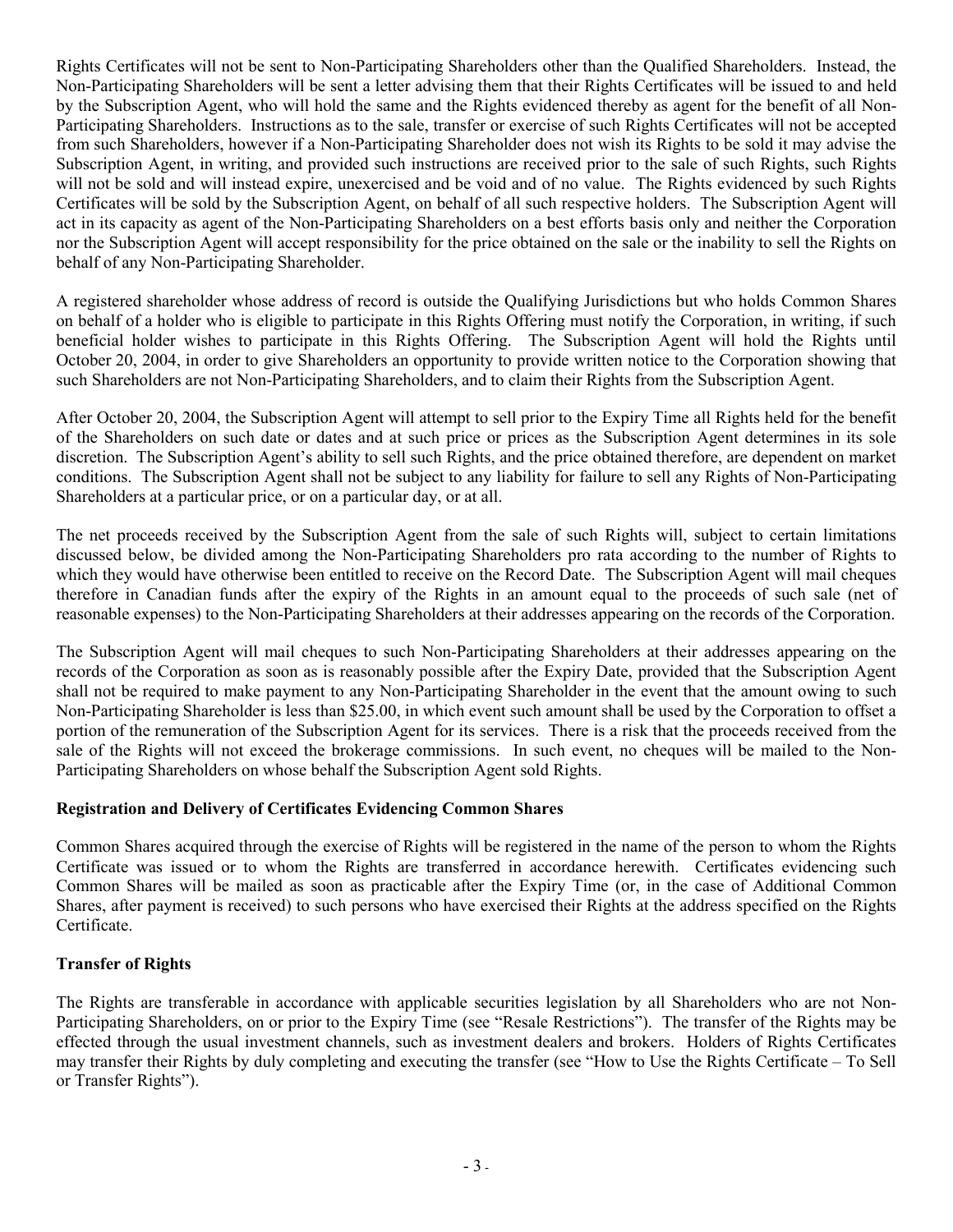The tradeability of the Rights and any securities into which such Rights may be converted into is subject to the securities legislation in effect in the jurisdiction where the Shareholder is resident.

# **Validity and Rejection of Subscription**

All questions as to the validity, form, eligibility (including time of receipt) and acceptance of any subscription will be determined by the Corporation in its sole discretion, whose determination shall be final and binding. All subscriptions are irrevocable. The Corporation reserves the absolute right to reject any subscription if such subscription is not in proper form or if the acceptance thereof or the issuance of Common Shares pursuant thereto could be deemed unlawful. The Corporation also reserves the right to waive any defect with regard to any particular subscription. Neither the Corporation nor the Subscription Agent will be under any duty to give any notification of any defect or irregularity in such subscriptions nor shall either of them incur any liability for failure to give such notification.

## **Subscription Agent and Subscription Office**

Computershare Trust Company of Canada at its offices located at  $9<sup>th</sup>$  Floor, 100 University Ave. Toronto ON, M5J 2&1 Att: Corporate Actions (the "Subscription Office") has been appointed as the Corporation's subscription agent (the "Subscription Agent") to receive subscriptions and payments from holders of Rights Certificates and to perform the services relating to the exercise of the Rights, including the issuing of certificates evidencing Common Shares for which subscriptions have been received. The Corporation will pay for all such services of the Subscription Agent.

Computershare Trust Company of Canada at its offices located in Vancouver and Toronto is the registrar and transfer agent of the Corporation's Common Shares issuable upon exercise of the Rights.

# **Dividing Rights**

Rights Certificates evidencing two or more Rights may be divided by delivering them with the division form (Form 4) on the face of the Rights Certificate duly executed to the Subscription Office (see "How to Use the Rights Certificate - To Divide or Combine the Rights Certificate - Form 4"). The Subscription Agent will subsequently issue new Rights Certificates representing the same aggregate number of Rights, divided as the holder has requested. These requests should be made before the Expiry Time to allow new Rights Certificates to be issued before the Rights expire.

# **Resale Restrictions**

Securities legislation in the Qualifying Jurisdictions in Canada restricts the ability of a holder to trade the Rights and Common Shares issued on exercise of the Rights (collectively, the "Securities"), without certain conditions having been fulfilled or applicable prospectus requirements having been complied with. The following is a general summary of the foregoing provisions governing the first trades in the Securities in the jurisdictions in Canada in which this offering is being made. Additional restrictions apply to "insiders" of the Corporation and holders of securities who are "control persons" or the equivalent or who are deemed to be part of what is commonly referred to as a "control block" in respect of the Corporation for purposes of applicable securities legislation. **However, each holder is urged to consult his professional advisors to determine the exact conditions and restrictions applicable to such right to trade in Securities.**

Generally, the first trade in the securities issued in reliance upon the prospectus exemptions of applicable Canadian securities legislation is exempt from the prospectus requirements of such legislation if: (a) the corporation is and has been a "reporting issuer" in a jurisdiction of Canada for the four months immediately preceding the trade; (b) the trade is not a distribution from the holdings of a "control person" of the corporation as defined in applicable securities legislation; (c) no unusual effort is made to prepare the market or to create a demand for the securities; (d) no extraordinary commission or consideration is paid in respect of such trade; and (e) if the seller is an insider or officer of the corporation, the seller has no reasonable grounds to believe that the corporation is in default of applicable securities legislation. The Corporation has been a reporting issuer for more than four months in the provinces of British Columbia, Alberta and Ontario. Holders of the Securities issued in reliance upon applicable exemptions from prospectus requirements in the Qualifying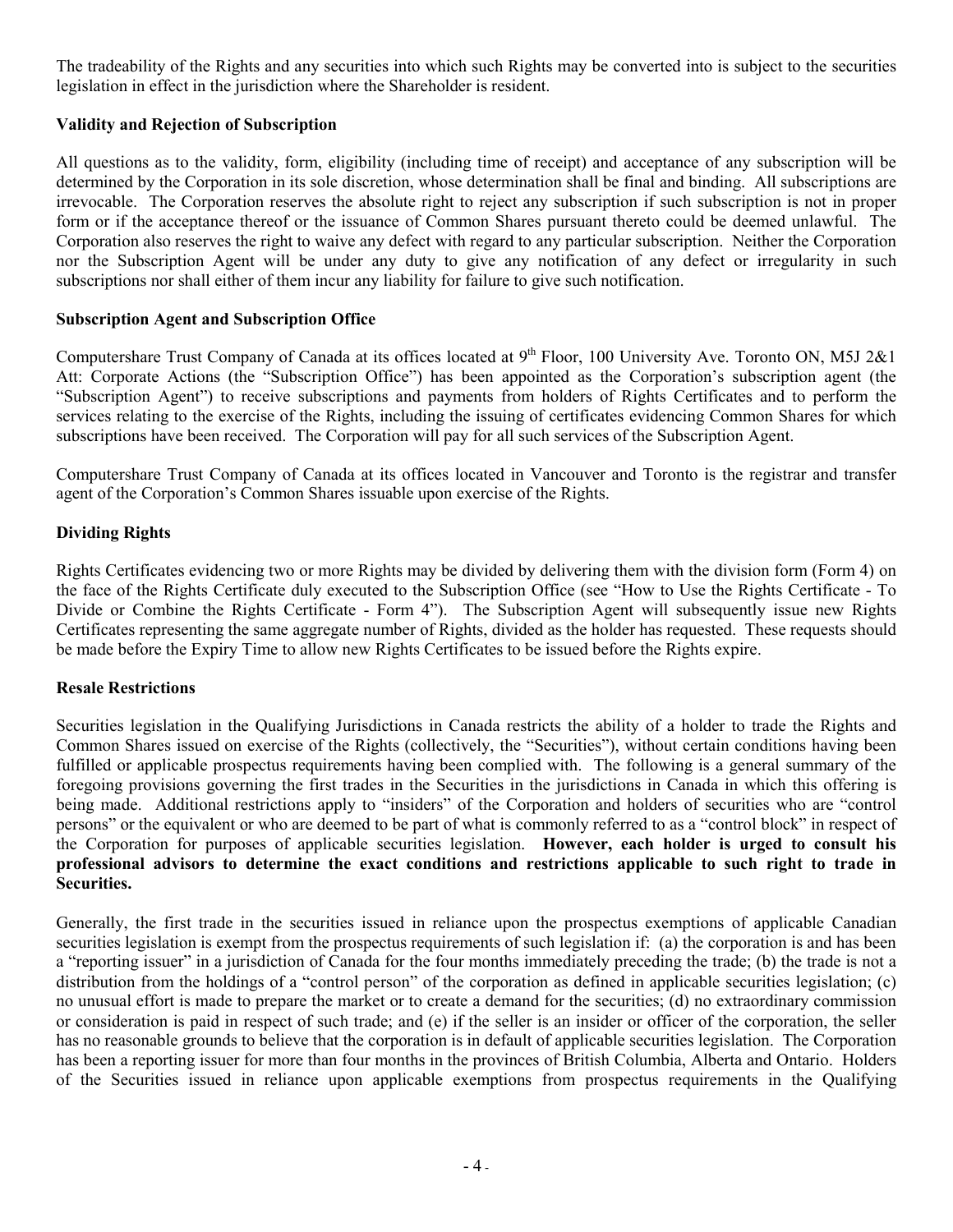Jurisdictions in Canada will be permitted to freely trade their Securities so long as the foregoing conditions are met or must rely on other exemptions under applicable securities legislation in order to effect trades of the Securities.

In Quebec, pursuant to local securities legislation, the alienation of the Rights or the Common Shares issued upon the exercise of the Rights may occur if: (a) the corporation is a "reporting issuer" in Quebec and has complied with the applicable reporting issuer requirements for the twelve months immediately preceding the alienation; and (b) no effort is made to prepare the market or to create a demand for the Securities. The Corporation has been a reporting issuer for more than twelve months in the province of Quebec. Holders of the Securities issued in reliance upon the exemption from prospectus requirements in Quebec will be permitted to freely trade their Securities so long as the foregoing conditions are met or must rely on other exemptions under applicable securities legislation in order to effect trades of the Securities.

Neither the Rights nor the Common Shares issuable on exercise of the Rights have been and nor will they be registered under the *United States Securities Act of 1933*, as amended, and they may not be offered or re-offered or sold or re-sold within the United States except pursuant to an exemption from the registration requirements of the *United States Securities Act of 1933*, as amended.

Rights offered within a jurisdiction other than British Columbia, Alberta, Ontario, and Quebec as well as the Common Shares issuable on exercise of such Rights, may be subject to hold period restrictions and/or other requirements of applicable securities legislation in such jurisdiction.

**Shareholders who are residents of jurisdiction other than British Columbia, Alberta, Ontario and Quebec should seek independent legal advice with respect to the hold period restrictions and/or other requirements of the applicable securities legislation in their jurisdiction of residence.**

# **Enquiries**

Enquiries relating to this offering should be directed to Mike Bignell, at Standard Securities Capital Corporation, on behalf of the Soliciting Dealer, telephone (416) 515-0505.

# **HOW TO USE THE RIGHTS CERTIFICATE**

### **General**

By completing the appropriate form on the Rights Certificate in accordance with the instructions outlined below and on the Rights Certificate, a holder may:

- (a) subscribe for Common Shares (Form 1);
- (b) subscribe for Additional Common Shares (Form 2);
- (c) sell or transfer Rights (Form 3); and/or
- (d) divide or combine the Rights Certificate (Form 4).

### **Unexercised Rights**

A Rights Certificate holder that completes Form 1 so as to exercise some but not all of the Rights evidenced by such Rights Certificate shall be deemed to have elected not to exercise the balance of such Rights and such balance shall be void and of no value. If a Rights Certificate holder fails to surrender his or her Rights Certificate to the Subscription Agent prior to the Expiry Time as described above, surrenders his or her Rights Certificate but fails to complete Form 1 or Form 2 on the Rights Certificate, or fails to make payment of the Subscription Price as described above in respect of any Common Shares for which he or she elects to subscribe, such holder will be deemed to have elected to waive the Rights represented by such Rights Certificate (or such portion thereof in respect of which he or she has failed to make payment) and such Rights will be void and of no value.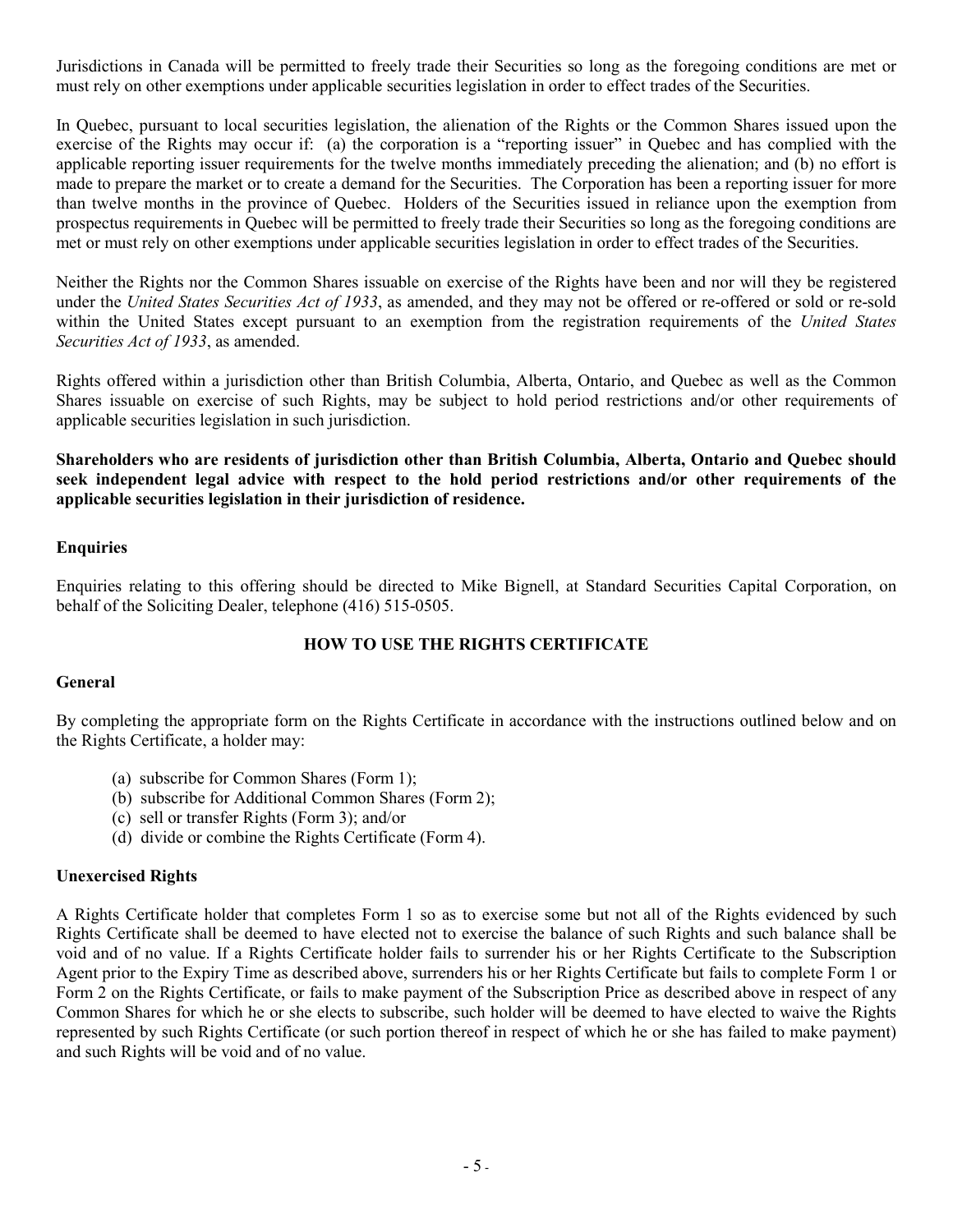## **Signatures**

When one or more of the forms on the Rights Certificate is signed by the original holder, the signature must correspond exactly with the name of the holder shown on the face of the Rights Certificate. If a form is signed by a trustee, executor, administrator or officer of a corporation or any person acting in a fiduciary or representative capacity, the Rights Certificate must be accompanied by evidence of authority to so sign satisfactory to the Subscription Agent.

## **To Subscribe for Common Shares - Form 1**

Four (4) Rights and the Subscription Price are required to subscribe for one Share (the "Basic Subscription Privilege"). The holder of a Rights Certificate may subscribe for all or any lesser number of Common Shares to which the Rights Certificate entitles such holder by completing Form 1 and delivering the Rights Certificate and the Subscription Price for such Common Shares to the Subscription Agent at the Subscription Office described under "Subscription Agent and Subscription Office". The Subscription Price is payable in Canadian funds by certified cheque, bank draft or money order payable to the order of Computershare Trust Company of Canada. All payments, together with the duly completed Rights Certificate, must be delivered to the Subscription Agent prior to the Expiry Time. **The method of delivery of a** subscription is at each holder's discretion and risk. Delivery to the Subscription Agent will only be effective when **the subscription is actually received by the Subscription Agent at the Subscription Office.** If mail is used for delivery of a subscription, sufficient time must be allowed to avoid late delivery, and registered mail is suggested. **Completion of Form 1 constitutes a representation that the Rights Certificate holder is not a Non-Participating Shareholder or the agent of any such person.**

## **To Apply for Additional Common Shares - Form 2**

A Rights Certificate holder who subscribes for all of the Common Shares to which a Rights Certificate entitles such holder, pursuant to the Basic Subscription Privilege, may subscribe for Additional Common Shares (at the Subscription Price) by completing Form 2 specifying the number of additional Common Shares desired. If there should be insufficient Common Shares available to satisfy the subscriptions for Additional Common Shares, the number of Common Shares, if any, available to an applicant for Additional Common Shares will be equal to the lesser of (a) the number of Common Shares which the applicant has subscribed for under the Additional Subscription Privilege, and (b) the number (disregarding fractions) obtained by multiplying the number of Additional Common Shares by a fraction the numerator of which is the number of Common Shares to which such holder's Rights Certificate relates and the denominator of which is the aggregate number of Rights exercised under the Basic Subscription Privilege by all participants in the Additional Subscription Privilege.

Rights holders are to forward payment in full for Additional Common Shares subscribed for in Form 2 with the completed Rights Certificates to the Subscription Agent at the Subscription Office. The Subscription Price for Additional Common Shares is payable in Canadian funds by certified cheque, bank draft or money order payable to the order of Computershare Trust Company of Canada. All payments together with the duly completed Rights Certificate must be delivered to the Subscription Agent prior to the Expiry Time.

If there should be insufficient Common Shares available to satisfy the subscriptions for Additional Common Shares then, the excess Subscription Price delivered with respect to Common Shares that are unavailable shall be returned, without interest, to Rights holders as soon as practicable after the Expiry Time.

### **To Sell or Transfer Rights - Form 3**

A Rights Certificate holder may, rather than exercising such holder's Rights to subscribe for Common Shares, sell or transfer such Rights personally or through registered dealers by completing the transfer on Form 3 on the face of the Rights Certificate and delivering the Rights Certificate to a purchaser (the "Transferee"). The Transferee may exercise all the Rights of such a holder without obtaining a new Rights Certificate. If a Rights Certificate is transferred in blank, the Corporation and the Subscription Agent may thereafter treat the bearer as the absolute owner of such Rights Certificate for all purposes and neither the Corporation nor the Subscription Agent shall be affected by any notice to the contrary.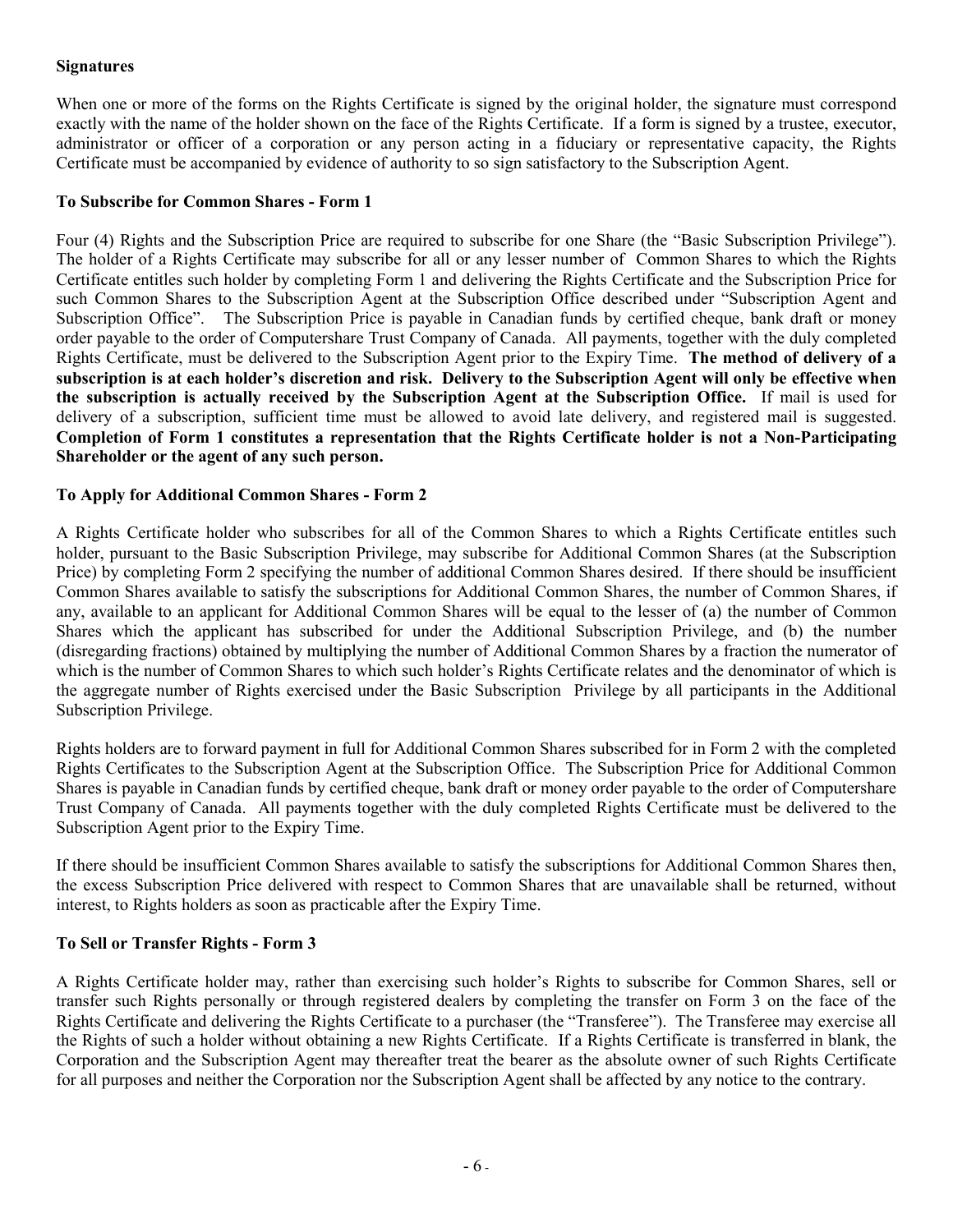The signature of the transferring Rights Certificate holder on Form 3 must be guaranteed by a Canadian bank or trust company or a Medallion Signature Guarantee by a member of a recognized Medallion Signature Guarantee program or otherwise to the satisfaction of the Subscription Agent. The signature of the Transferee on any one or more of the forms on the Rights Certificate must correspond exactly with the name of the Transferee shown on Form 3.

If less than all of the Rights evidenced by a Rights Certificate are to be sold or transferred, Form 4 should be completed and the Rights Certificate divided accordingly (see "To Divide or Combine the Rights Certificate - Form 4").

# **To Divide or Combine the Rights Certificate - Form 4**

A Rights Certificate may be divided or combined with other Rights Certificates by completing Form 4 and delivering the Rights Certificate to the Subscription Agent. The Subscription Agent will then issue new Rights Certificates in such denominations (totalling the same number of Rights as evidenced by the Rights Certificate being divided or combined, less any Rights which are being exercised by the holder as evidenced by a completed Form 1) as are requested by the holder. Rights Certificates must be surrendered for division or combination so as to permit the new Rights Certificates to be issued to and used by the holder prior to the Expiry Time.

# **Registration and Delivery of Share Certificates**

Common Shares acquired through the exercise of Rights, including Additional Common Shares, will be registered in the name of the person to whom the Rights Certificate was issued or such holder's Transferee, if any, indicated on the Rights Certificate. Certificates evidencing Common Shares will be mailed as soon as practicable after the Expiry Time to such person or Transferee at the address specified on the Rights Certificate.

# **MANAGING AND SOLICITING DEALER**

Pursuant to the terms of a rights offering solicitation agreement (the "Solicitation Agreement") dated as of September 22, 2004 between the Corporation and Standard Securities Capital Corporation (the "Manager"), the Manager has agreed to act as soliciting dealer for the purpose of soliciting the exercise of Rights in the Qualified Jurisdictions. The Corporation will pay to the Manager a work fee of \$200,000 and a cash fee equal to 3% of the aggregate gross proceeds from the exercise of Rights, less the aggregate amount paid by the Corporation to the members of the soliciting dealer group other than the Manager. The Manager will also be reimbursed for its reasonable costs and expenses incurred in connection with the services provided by it under the Solicitation Agreement.

The Manager has the right to form a soliciting dealer group consisting of other registered securities dealers. The Corporation will pay to the members of the soliciting dealer group (excluding the Manager) a commission of \$0.0075 for each Common Share issued pursuant to the exercise of Rights for which a subscription is procured by them. No commission will be payable in respect of the exercise of Rights for less than 6,667 Common Shares by or on behalf, or for the account of any beneficial holder.

# **INTENTIONS OF INSIDERS OF INTRINSYC**

As at the date of this circular to the knowledge of the Corporation no shareholder, directly or indirectly owns or controls greater than 10% of the issued and outstanding shares. The Directors and Officers of the Corporation directly and indirectly own 746,790 common shares or approximately 1.7% of the shares issued and outstanding as at September 22, 2004. In response to the Corporation's inquiries, these insiders have expressed the intent to exercise the Rights attached to 514,400 of these shares.

## **USE OF PROCEEDS**

Assuming full exercise of the Rights, the gross proceeds of this offering will be approximately \$5,623,371 before deducting expenses of the offering of approximately \$600,000. The Company intends to use the net proceeds of the offering to supplement general working capital and fund operating activities including ongoing development and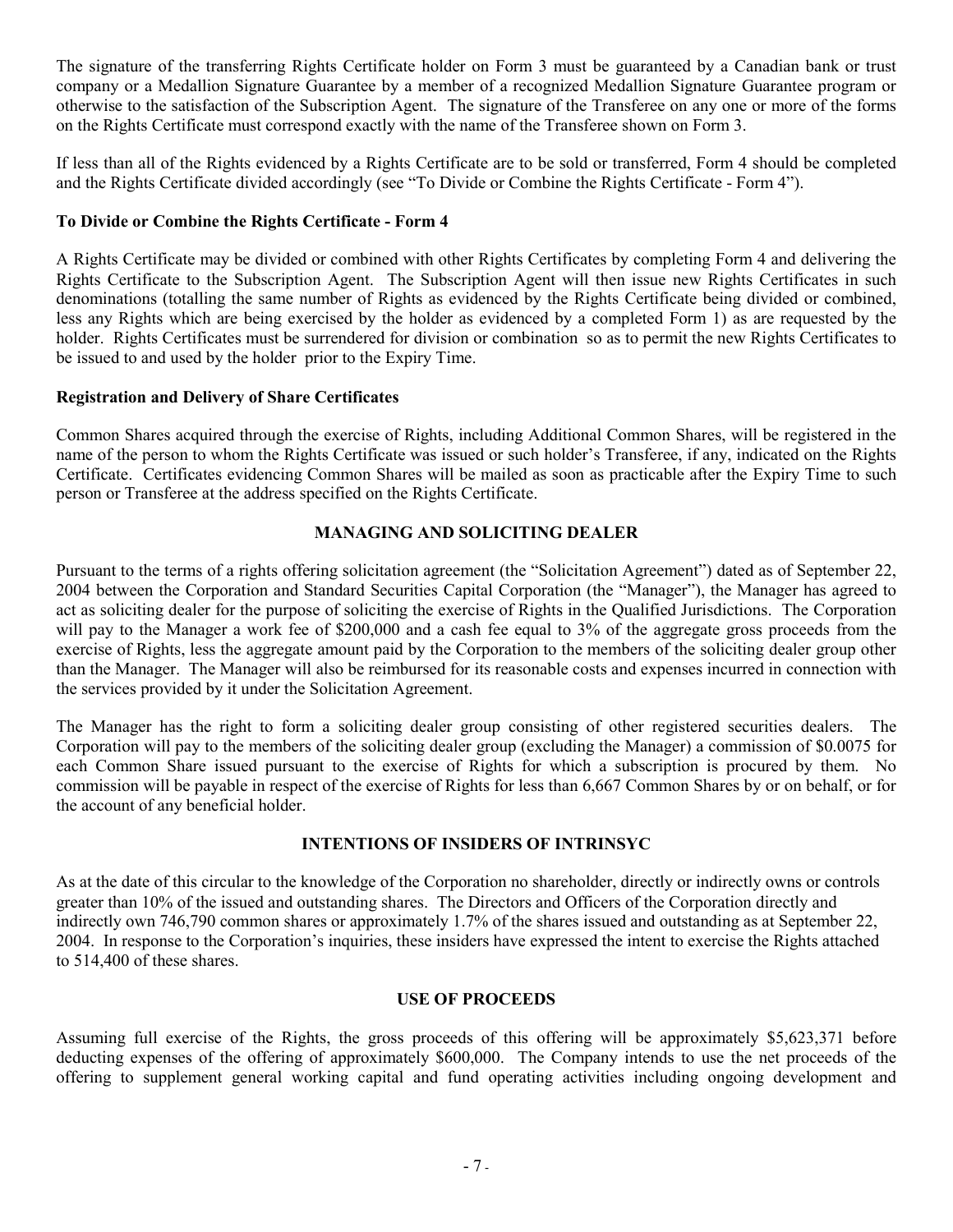production of new products, or new versions of existing products, in the mobility and inter-operability market segment. There is no minimum number of subscriptions required to complete this offering.

## **INCOME TAX CONSIDERATIONS**

The income tax consequences of acquiring, holding or disposing of a Right, or the Common Shares acquired upon exercise of a Right, may vary according to the status of the investor, the jurisdiction in which he or she resides or carries on business, and his or her own particular circumstances.

**Each Shareholder should seek independent advice regarding the tax consequences of acquiring, holding and** disposing of Rights, or the Common Shares acquired upon the exercise of a Right, based on his or her own **particular circumstances.**

### **INTRINSYC SOFTWARE INTERNATIONAL, INC.**

### **Business of the Corporation**

The Corporation was incorporated under the laws of Alberta on August 31, 1992 under the name I.T.C. Microcomponents Inc. and continued under the laws of British Columbia on July 19, 1995. The Corporation changed its name to Intrinsyc Software, Inc. on June 16, 1997. Articles of Continuance were filed under the Canada Business Corporations Act on May 1, 2003 to continue the Corporation federally and change the name of the Corporation from Intrinsyc Software, Inc. to Intrinsyc Software International, Inc. Intrinsyc's registered and principal business office is 10th floor, 700 West Pender Street, Vancouver, British Columbia, V6C 1G8, telephone (604) 801-6461, fax (604) 801-6417.

## **The Corporation**

The Corporation engineers products, software and solutions that allow customers to create, link and manage pervasive networks of specialized intelligent devices. The Corporation utilizes its diverse knowledge and intellectual property base to build enterprise-to-device connectivity and data processing solutions for Original Equipment Manufacturers ("OEMs"), Wireless Device manufacturers and network operators and providers of networked enterprise applications. Sample customers and markets include: vendors of industrial and building automation and security and surveillance applications; telecom/data-com providers; mobile phone manufacturers and network operators; financial institutions; software developers and application service providers; medical device and consumer electronic manufacturers and other OEMs. The Corporation's products and services help bring new Internet-enabled specialized intelligent devices and their applications to market in a timely fashion. The Corporation has commercialized product and service offerings that support processors from Intel Corporation, Motorola, Inc., IBM, Texas Instruments and Hitachi America, Ltd. The Corporation supports multiple embedded operating systems including Linux, Symbian as well as Microsoft Corporation operating systems, including Windows CE, .NET, Pocket PC Smartphone edition and Embedded Windows NT.

Specialized intelligent devices are an emerging class of products with sophisticated processing power that are designed for specific computing and communications applications, leveraging the use of wireline and wireless Internet/intranet networks. Embedded computers, intelligent devices, smart phones and Personal Digital Assistants, (PDA's), are all electronic systems technically similar to general-purpose computers, but developed and deployed for use in more specific applications or environments. Intrinsyc not only develops specialized embedded computers for customers, but also networks them to one another, the Internet and enterprise computing systems as well as providing provisioning and management software to service providers. Compared to traditional PC-based computers, these new specialized intelligent devices are often less expensive and more adaptable in terms of their size, weight and shape, while still providing sophisticated computing and Internet based communications capabilities, through wired or wireless telecommunications systems. Embedded computers are being developed in response to the growing use of the Internet as a medium for communicating and transacting business, and to meet the demands of businesses and consumers for smaller and more mobile computing devices.

Many of the Corporation's products and services were initially developed for the industrial automation market which requires robust and sophisticated communications. Since many of the other Internet-enabled computing device market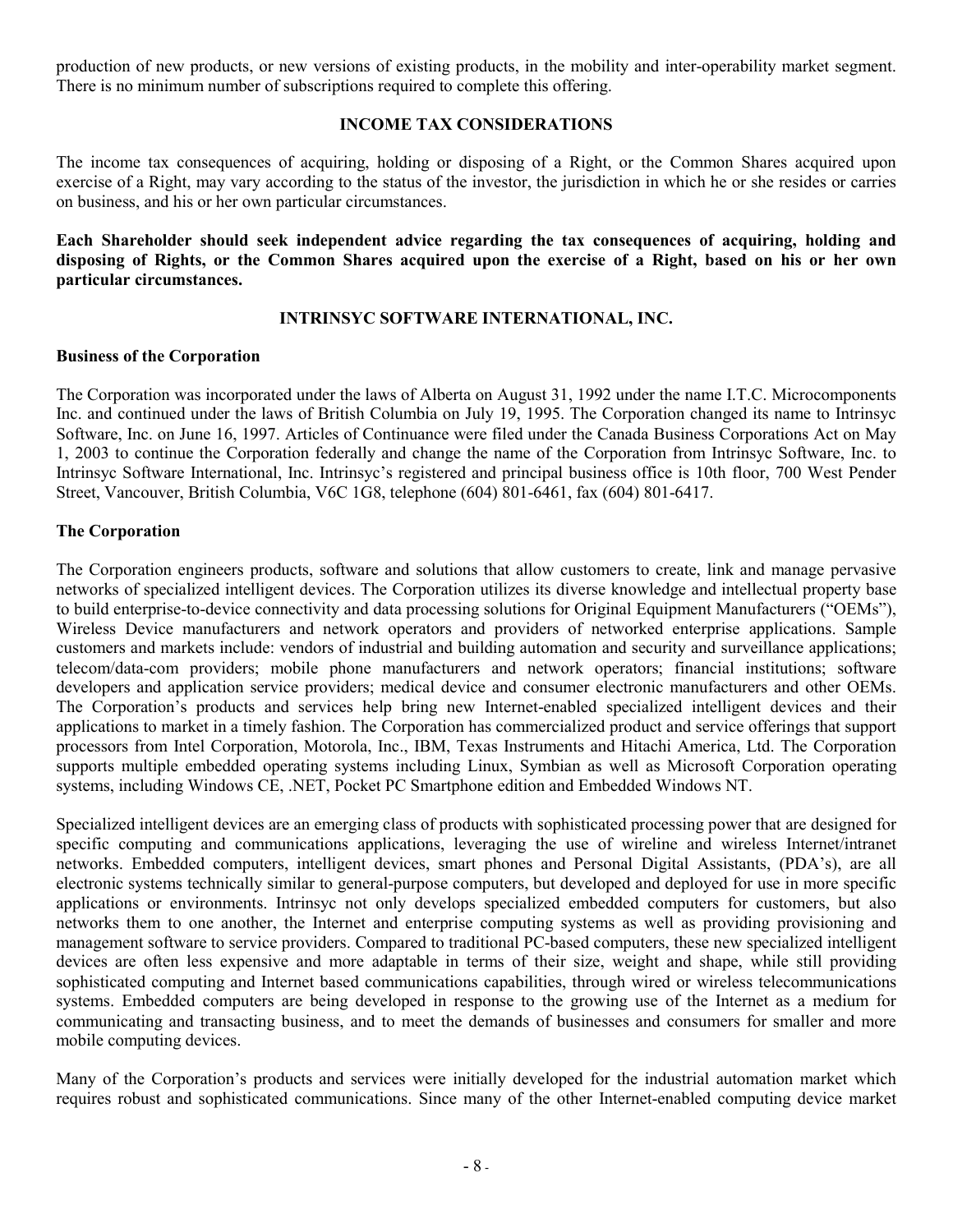segments which are now developing have similar needs to the industrial automation market, the Corporation's target market has expanded to include building automation, consumer electronics, telecom/datacom, medical devices and software tool developers.

The shift towards special purpose intelligent devices, the maturation of the Internet as an everyday tool of business, the decreasing cost of 32-bit processors and memory, the convergence of disparate technology worlds and constant technology evolution are all factors which drive the market demand for embedded and Internet technologies, products and solutions.

# **Management and Directors**

| <b>Name, Place of Residence</b> |                                                                                                                               | Date of           |
|---------------------------------|-------------------------------------------------------------------------------------------------------------------------------|-------------------|
| and Position with               |                                                                                                                               | Appointment       |
| Corporation<br>Derek W. Spratt  | Present and Principal Occupation during the last five years<br>Chief Executive Officer of the Corporation from April 14, 2003 | as Director       |
| Vancouver, B.C.                 | to present; Chief Strategist of the Corporation from September                                                                | April 18, 1996    |
| C.E.O., Director                | 1, 2001 to April 14, 2003; Chief Executive Officer of the                                                                     |                   |
|                                 | Corporation from April 18, 1996 to August 31, 2001; President                                                                 |                   |
|                                 | of the Corporation from November 7, 1996 to September 6,                                                                      |                   |
|                                 | 2000.                                                                                                                         |                   |
| Vincent P. Schiralli            | President and Chief Operating Officer of the Corporation from                                                                 | April 14, 2003    |
| Vancouver, B.C.                 | August 5, 2003 to present; Director of the Corporation, April 1,                                                              |                   |
| President, C.O.O.               | 2003 to present; President Vinsuvius International, Inc.                                                                      |                   |
| Director                        | (professional consulting company) Sept. 2002 to Present; CEO                                                                  |                   |
|                                 | Cobra Systems Inc. (web hosting company) Feb. 2002 to Sept.                                                                   |                   |
|                                 | 2002; COO Rodin Communications Inc. (voice and data                                                                           |                   |
|                                 | provisioning company) Sept. 2000 to April 2001; President                                                                     |                   |
|                                 | Communitech Technical Association Sept. 1997 to Aug. 2000.                                                                    |                   |
| Robert J. Gayton Ph.D,          | Business Consultant from 1990 to present; Director, Western                                                                   | February 23, 1995 |
| <b>FCA</b>                      | Silver Corporation, January 2004 to present; Director, Bema                                                                   |                   |
| West Vancouver, B.C.            | Gold Corporation, April 2003 to present; Director, Nevsun                                                                     |                   |
| Director                        | Resources Ltd., November 2003 to present; Vice President,                                                                     |                   |
|                                 | Finance/Chief Financial Officer of Western Silver Corporation,                                                                |                   |
|                                 | January 2004 to present; Director (resource company) from<br>October 1995 to December, 2003.                                  |                   |
| Moiz M.E. Beguwala              | Senior Vice President/General Manager of Conexant Systems                                                                     |                   |
| Anaheim Hills, California       | Inc. (communications semiconductor provider) from January                                                                     | September 12,     |
| Director                        | 1999 to Present; Director, Skyworks Solutions Inc. (a wireless                                                                | 2002              |
|                                 | semiconductor provider) from June 2002 to present; Vice                                                                       |                   |
|                                 | President, General Manager of Rockwell International,                                                                         |                   |
|                                 | Semiconductor Group from August 1973 to December 1998.                                                                        |                   |
| George A. Duguay                | President of G. Duguay Services Inc., a partner of Duguay and                                                                 |                   |
| Toronto, Ontario                | Ringler Corporation (a corporate secretarial and delivery service                                                             | April 14, 2003    |
| Director                        | for public companies) from 1988 to present. Director of Genesis                                                               |                   |
|                                 | Microchip Inc. since May 1993 to present. Mr Duguay is a                                                                      |                   |
|                                 | Certified General Accountant, and an associate of the Institute                                                               |                   |
|                                 | of Chartered Secretaries.                                                                                                     |                   |
| Geoffrey S. Belsher             | Partner, Blake, Cassels & Graydon (U.S.) LLP.                                                                                 | December 5, 2003  |
| Chicago, IL                     |                                                                                                                               |                   |
| Director                        |                                                                                                                               |                   |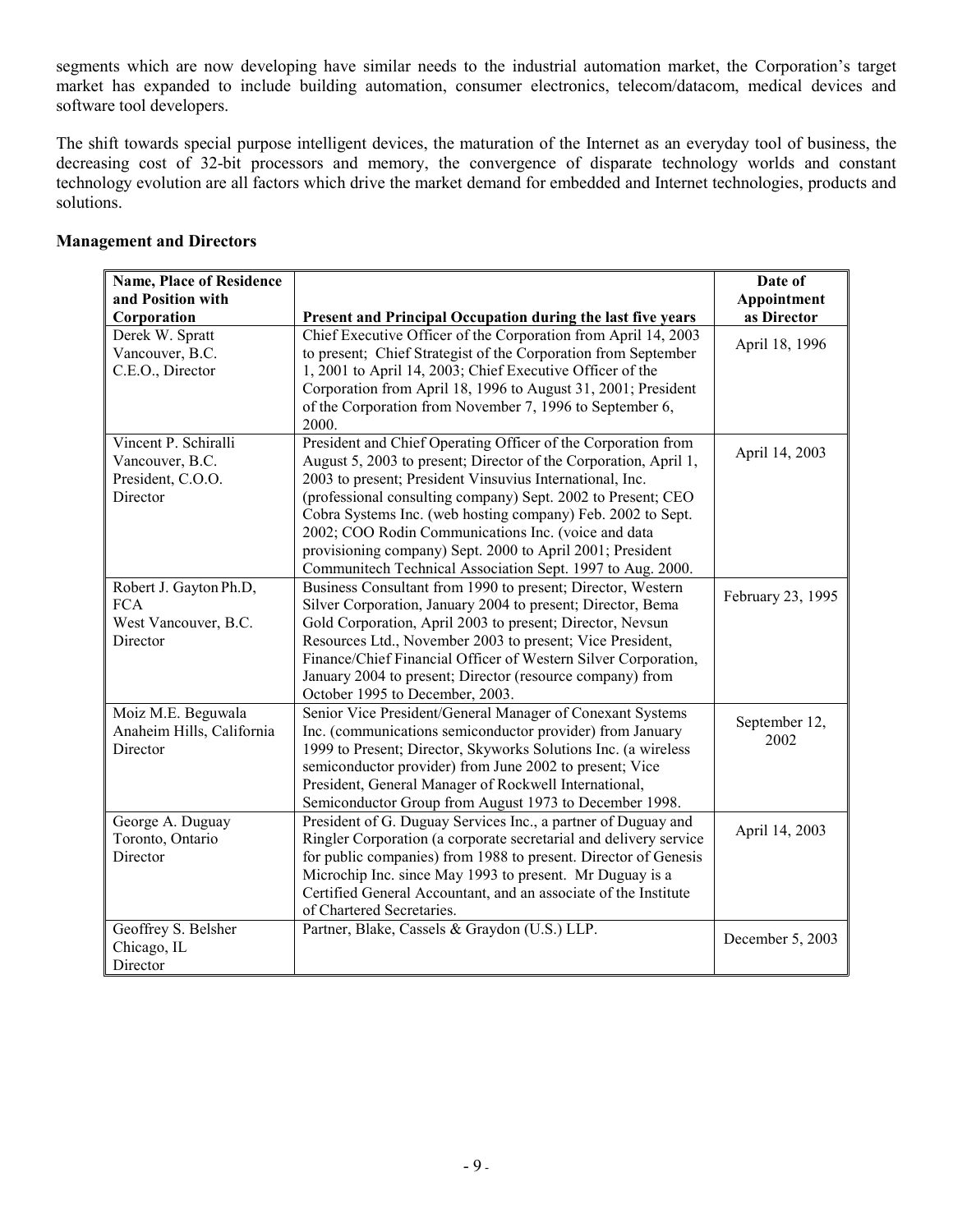| <b>Name, Place of Residence</b><br>and Position with<br>Corporation            | Present and Principal Occupation during the last five years                                                                                                                                                                                                                                                                                                                                                                                                                                                    | Date of<br>Appointment<br>as Director |
|--------------------------------------------------------------------------------|----------------------------------------------------------------------------------------------------------------------------------------------------------------------------------------------------------------------------------------------------------------------------------------------------------------------------------------------------------------------------------------------------------------------------------------------------------------------------------------------------------------|---------------------------------------|
| Glenda Dorchak<br>Mountain View, California<br>Director                        | General Manager, Consumer Electronics Group, Vice President,<br>Desktop Platforms Group, Intel Corporation (semiconductor<br>manufacturer) since Feb 2002. Previously Vice President and<br>COO Intel Communications Group, Intel Corp from March<br>2001 to January 2002. Prior to joining Intel she was with Value<br>America Inc. (application services provider) from 1998 to 2001,<br>most recently as Chairman and CEO. Ms. Dorchak was with<br>IBM Corporation and various positions from 1974 to 1998. | March 15, 2004                        |
| William K. Bryant<br>Seattle, Washington<br>Director                           | Managing Director, Envision Ventures LLC (venture capital<br>fund) from January 2003 to present; Partner, Atlas Ventures LP<br>(venture capital fund) from March 2001 to December 2002;<br>Chairman of Qpass Inc. (mobile billing system supplier) June<br>1998 to March 2001.                                                                                                                                                                                                                                 | March 15, 2004                        |
| <b>Andrew Morden</b><br>Vancouver, B.C.<br>Chief Financial Officer             | Chief Financial Officer of the Corporation from September 13,<br>2004 to present; Chief Financial Officer, Vice-President,<br>Administration and Secretary of Digital Dispatch Systems Inc.<br>October 2003 to September 2004; Vice-President of Financial<br>Planning and Systems of Intrawest Corporation from July 1999<br>to October 2003.                                                                                                                                                                 | N/A                                   |
| David Manuel<br>Surrey, B.C.<br>Vice President,<br><b>Engineering Services</b> | Vice President, Engineering Services, July 1999 to present;<br>Director of Product Development, February 1999 to July 1999;<br>Director of Engineering and Operations for DAMOS<br>SudAmerica (engineering company) from November 1997 to<br>January 1999.                                                                                                                                                                                                                                                     | N/A                                   |

## **Recent Developments**

Since September 1, 2003, , the start of the Corporation's current fiscal year, the Corporation has entered into several agreements with key suppliers and customers and undertaken a number of strategic and corporate initiatives, details of which can be found in the press releases and other public record materials filed on SEDAR and available at www.sedar.com. Selected highlights of certain developments are described below.

In October of 2003 the Corporation announced it had joined the Symbian Platinum Partner program. The Corporation has a significant group of engineers working on the Symbian operating system and membership in this program is intended to assist the Corporation in developing and providing Symbian licensees with new software solutions in the mobility arena. Also in October the Corporation announced a new telephony product, the µPhone, aimed at the mobility sector. This product is a unique suite of telephony drivers and applications that can be embedded in wireless devices based on Windows CE .NET and Windows Mobile software for Pocket PC. µPhone allows Original Equipment Manufacturers (OEMs) to create devices with custom telephony functions and provide integrated voice and data capabilities with superior usability.

In November of 2003 the Corporation announced the signing of a contract with Tiger Telematics, Inc. worth approximate \$900,000 to provide application development and Windows CE .NET integration services for their advanced series of Gizmondo, (formerly Gametrac), gaming devices. The contract also includes provisions for ongoing royalties based on unit sales. Additional orders have increased the total value of this business by over \$400,000. In December, 2003 and January, 2004, the Corporation announced additional new business with Johnson Controls and HHP in the traditional embedded design and device management sector. In March of 2004 the Corporation announced that it had entered into an agreement with SAP AG to license Intrinsyc's enterprise bridging software for integration into SAP's NetWeaver product.

In March 2004, the Board of the Corporation appointed two new directors, Glenda Dorchak and Bill Bryant. Both of these individuals are independent of management and have significant experience in the US technology industry.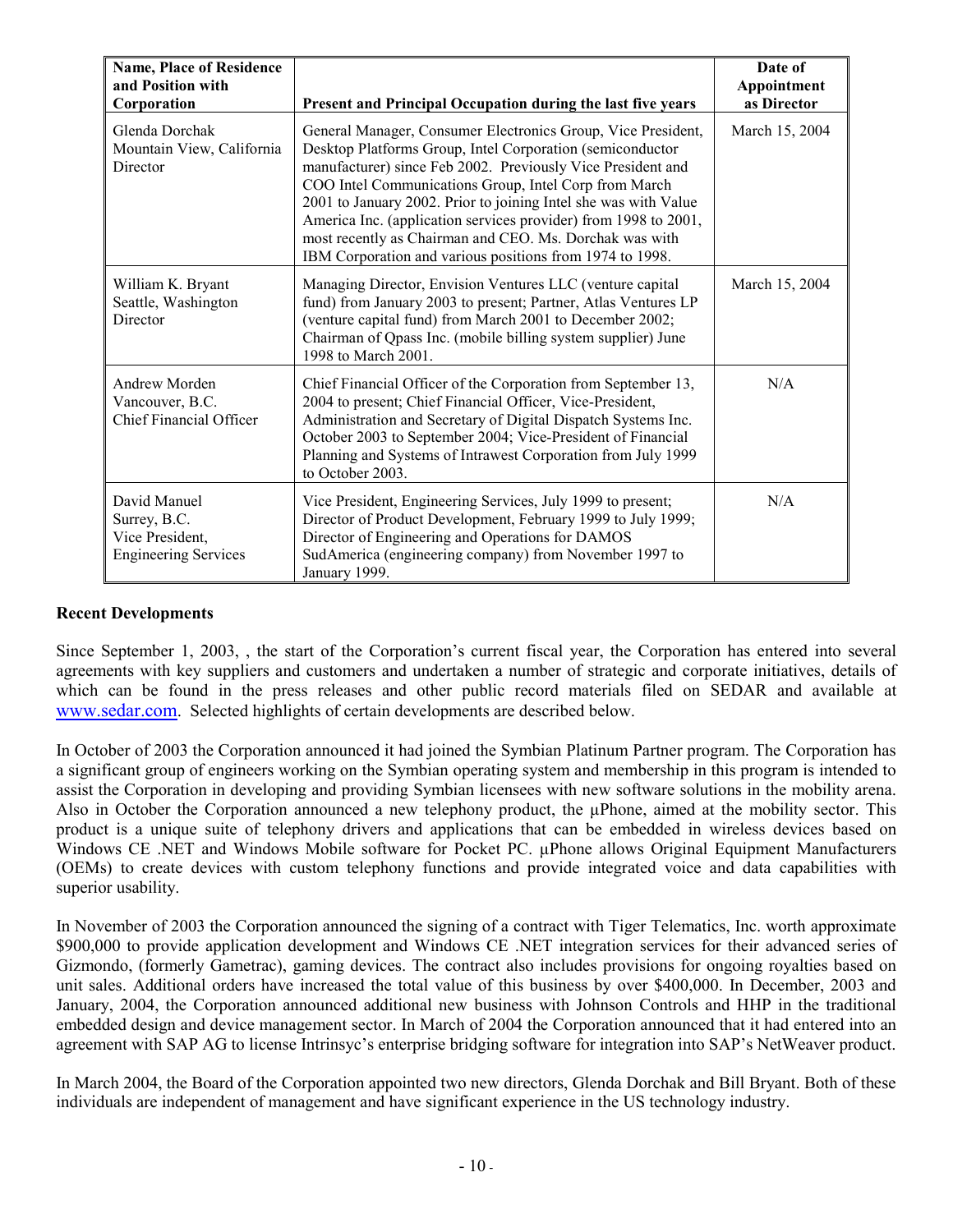In April 2004, the Corporation announced that it would support Intel's next generation processor and multi-media accelerator technology and would demonstrate Intel's new processor technology on a new development platform referred to as Carbonado, or the Intel 2700G multi-media accelerator reference system. This development platform is intended to provide next generation wireless PDA's and smart-phones with a fast and reliable development environment.

On April 14, 2004, the Corporation announced that it had been notified by Industry Canada that as part of an audit of the Corporation's Technology Partnerships Canada funding contract, payments of current outstanding claims would be withheld until the completion of the audit as permitted in the funding contract. On July 27, 2004 the Corporation received a notice of default from Industry Canada outlining three issues that Industry Canada believed constituted a default of the contractual provisions of the funding agreement. The notice of default required the Corporation to remedy these issues within 30 days. On August 24, 2004 the Corporation reached a settlement with Industry Canada which resolved all of the matters raised in the notice of default. The Corporation paid an amount of \$568,268 on execution of the settlement and Industry Canada has agreed that all issues have been satisfactorily remedied. The Corporation expects that all outstanding claims will now be processed in the normal course of business and the Corporation's request for an extension of the funding agreement will be given due consideration by TPC. If an extension is granted the Corporation is contingently liable for a payment of 15% of any additional funding up to a maximum amount payable of \$387,435. As a result of the Industry Canada settlement and the concerns arising with respect to the use of a commission based consultant the Corporation has notified the consultant that agreement between them is terminated for cause and requested repayment of commissions totalling \$380,000 as settlement. An amount of \$180,000 is currently due to the consultant under the agreement and the Corporation has further notified the consultant that these funds will not be paid.

In June of 2004 the Corporation amended the Intrinsyc Europe Limited, (IEL – formerly known as NMI Electronics Limited) acquisition agreement such that all remaining amounts payable, shares issuable and any and all future consideration owing to the former shareholders of IEL would be extinguished on the issuance of 4,105,727 common shares. These shares were issued on July 12, 2004.

## **RISK FACTORS**

Due to the Corporation's stage of development, investment in securities of the Corporation may be regarded as speculative. In addition, the following factors should be considered by potential investors.

# *Limited Operating History*

The Corporation has a limited operating history, and there can be no assurance that the Corporation's revenue will continue to grow. As at August 31, 2003, the Corporation had an accumulated deficit of \$27.0 million. The Corporation's prospects must be considered in the context of its stage of development, the risks and uncertainties it faces, and the inability of the Corporation to accurately predict its operating results and the results of product development and sales and marketing initiatives. There can be no assurance that implementation of the Corporation's strategies will result in the Corporation becoming profitable.

# *Dependence on Market Acceptance of Internet-enabled Computing Devices*

The market for specialized intelligent computing devices and provisioning software is emerging and the potential size of this market and the timing of its development are not known. As a result, the Corporation's profit potential is uncertain and the Corporation's revenue may not grow as fast as the Corporation anticipates, if at all. The Corporation is dependent upon the broad acceptance by businesses and consumers of a wide variety of specialized intelligent computing devices, which will depend on many factors, including:

- the development of content and applications for specialized intelligent computing devices;
- the willingness of large numbers of businesses and consumers to use devices such as handheld and palm-size PCs, and handheld industrial data collectors to perform functions currently carried out manually or by traditional PCs, including inputing and sharing data, communicating among users and connecting to the Internet; and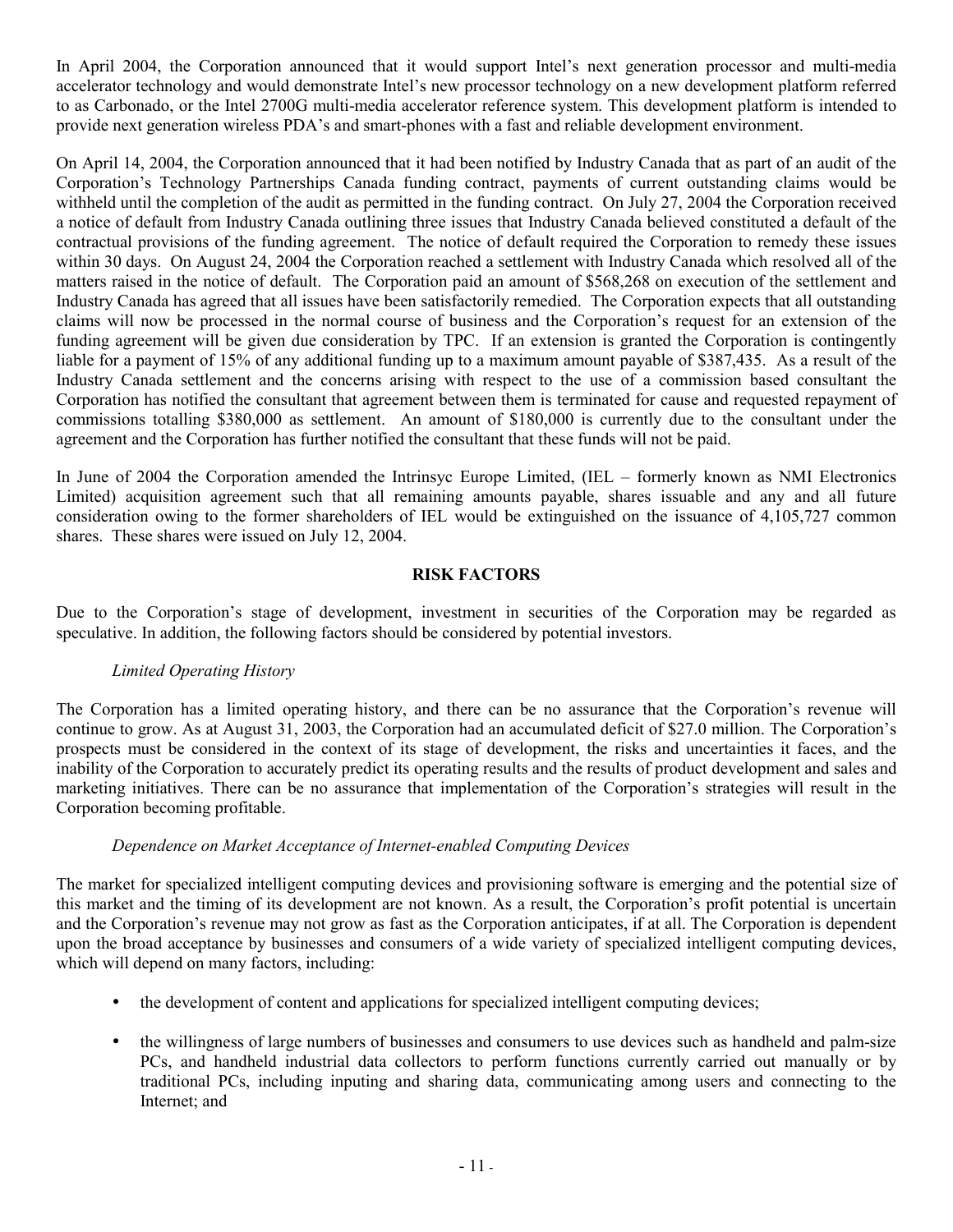• the evolution of industry standards that facilitate the distribution of content over the Internet to these devices via wired and wireless telecommunications systems, satellite or cable.

# *Product Development and Technological Change*

The market for the Corporation's products is characterized by rapidly changing technology, evolving industry standards and frequent new product introductions. To be successful, the Corporation will need to enhance existing products and to introduce new products and features in response to changing standards, customer requirements, and technological innovations by others. There can be no assurance that the Corporation will be successful in doing this in a timely manner or at all.

The software industry is characterized by a continuous flow of improved products which render existing products obsolete. There can be no assurance that products or technologies developed by others will not render the Corporation's products obsolete.

## *Lengthy Sales Cycle*

The typical sales cycle of the Corporation's integrated solutions is lengthy (generally between 6 and 24 months), unpredictable, and involves significant investment decisions by prospective customers, as well as education of those customers regarding the use and the benefits of the Corporation's products and services. The purchase of the Corporation's products and services is often delayed while prospective customers conduct lengthy internal reviews and obtain capital expenditure approvals. Even after deciding to purchase the Corporation's products or services, the Corporation's customers tend, in some cases, to deploy the products slowly and deliberately depending on a variety of factors, including the skill level of the customer and the status of its own technology with which the Corporation's products are to integrate. As a result, the Corporation's quarterly financial results may vary significantly.

## *Microsoft May Become a Competitor*

As the developer of Windows CE and .NET, Pocket PC Smartphone edition and embedded Windows NT, Microsoft Corporation could add features to its operating system that directly compete with the software products and services the Corporation provides. The ability of the Corporation's customers or potential customers to obtain software products and services directly from Microsoft Corporation that compete with the Corporation's software products and services could harm the Corporation's business.

# *Competition*

Because of intense market competition, the Corporation may not succeed. Most of the Corporation's competitors have longer operating histories, stronger brand names and significantly greater financial, technical, marketing and other resources than the Corporation. Competitors may also have existing relationships with many of the Corporation's prospective customers, and prospective OEM customers may be developing products for their own use that are comparable to the Corporation's products. In addition, the Corporation expects competition to persist and intensify in the future, which could adversely affect the Corporation's ability to increase sales.

### *Additional Financing*

The Corporation currently operates at a loss and uses cash to fund working capital. If adequate funds are not available when required or on acceptable terms, the Corporation may be required to delay, scale back or terminate its product development activities and sales and marketing efforts, and may be unable to continue operations. There can be no assurance that the Corporation will be able to obtain the additional financial resources required to compete in its markets on favorable commercial terms or at all. Any equity offering will result in dilution to the ownership interests of shareholders and may result in dilution of the value of such interests.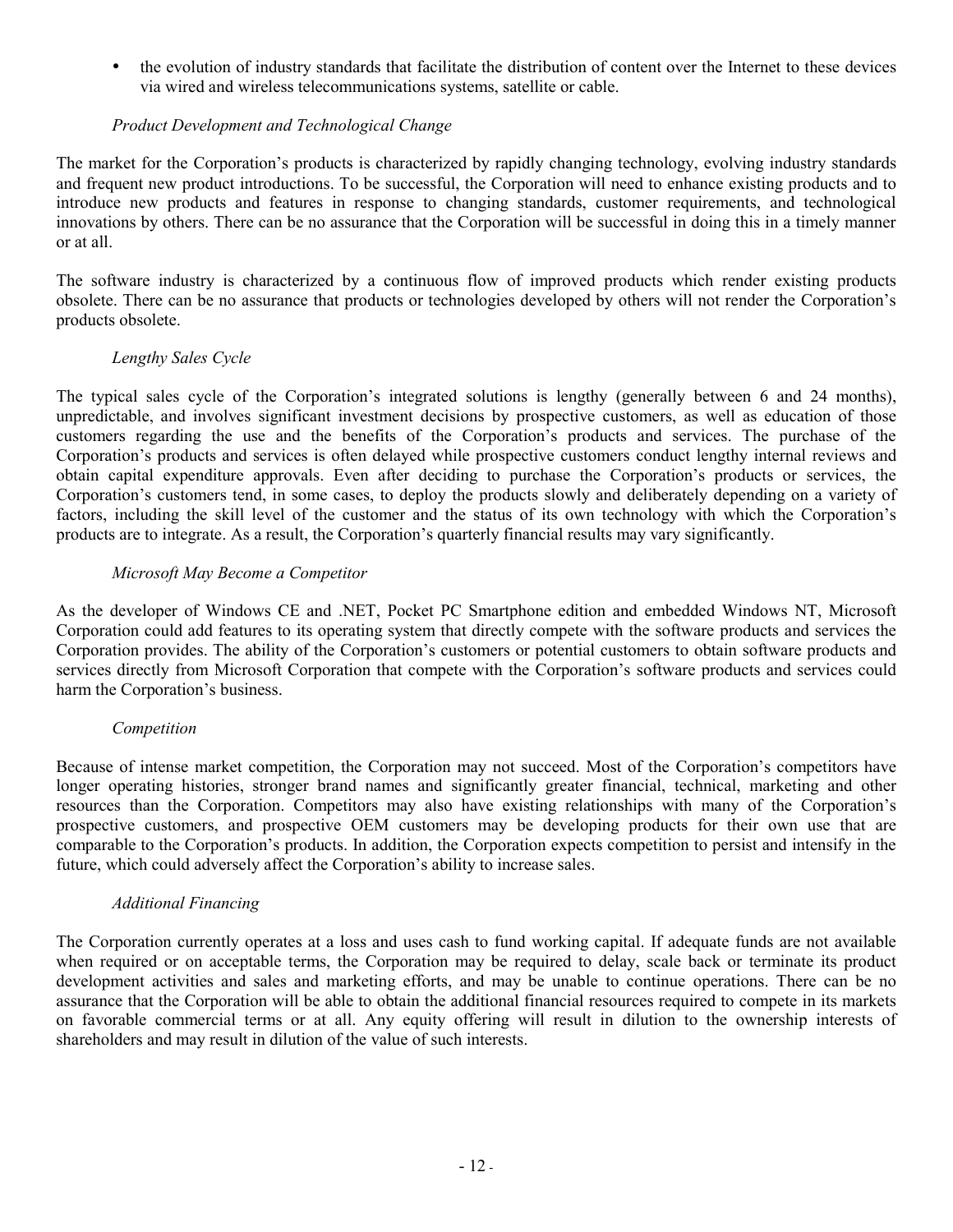## *Third Party Manufacturing*

The Corporation depends on third party manufacturing facilities to manufacture many of its products, which reduces the Corporation's control over the manufacturing process and exposes the Corporation to a number of significant risks, including:

- reduced control over delivery schedules, quality assurance, manufacturing yields and production costs;
- lack of guaranteed production capacity or product supply; and
- reliance on third-party manufacturers to maintain competitive manufacturing technologies.

The Corporation does not have supply agreements with its manufacturers and instead obtains manufacturing services on a purchase-order basis. The Corporation's manufacturers have no obligation to supply the Corporation with any specific product, in any specific quantity or at any specific price. If the Corporation's manufacturers were to become unable or unwilling to continue to manufacture its products in required volumes, at acceptable quality, yields and costs, or in a timely manner, the Corporation's business might be seriously harmed. As a result, the Corporation would have to attempt to identify and qualify substitute manufacturers for its current manufacturers, which could be time consuming and difficult, and might result in unforeseen manufacturing and operations problems.

### *Component Suppliers*

Although the Corporation out-sources its manufacturing, it is responsible for procuring raw materials for its products. The Corporation's products incorporate components or technologies that are only available from single or limited sources of supply. In particular, some of the Corporation's integrated circuits are available from a single source. In the past, certain integrated circuits used by the Corporation in its products have been phased out of production. When this happens, the Corporation attempts to purchase sufficient inventory to meet its needs until a substitute component can be incorporated into the Corporation's products. Nonetheless, the Corporation might be unable to purchase sufficient inventory to meet its demands, or the Corporation might incorrectly forecast its demands and purchase too many or too few components. Further, the Corporation's products use components that have in the past been subject to market shortages and substantial price fluctuations. From time to time, the Corporation has been unable to meet its orders because it was unable to purchase necessary components for its products. If the Corporation is unable to meet existing orders or to enter into new orders because of a shortage in components, it will likely lose net revenues and risk losing customers and harming its reputation in the marketplace.

#### *Acquisitions*

The Corporation has, and from time to time in the future may, acquire businesses, products or technologies that it believes complement or expand its existing business. Acquisitions of this type involve a number of risks, including the possibility that the operations of the acquired business will not be profitable or that the attention of the Corporation's management will be diverted from the day-to-day operation of its business. An unsuccessful acquisition could reduce the Corporation's margins or otherwise harm its financial condition. Any acquisition could result in a dilutive issuance of equity securities, the incurrence of debt and the loss of key employees. The Corporation cannot ensure that any acquisitions will be successfully completed or that, if one or more acquisitions are completed, the acquired businesses, products or technologies will generate sufficient revenues to offset the associated costs of the acquisitions or other adverse effects.

### *Sales and Marketing and Strategic Alliances*

If the Corporation is to become successful, it must expand its sales and distribution channels and its marketing and technology alliances. There is no assurance the Corporation will be able to reach agreements with additional alliance or distribution partners on a timely basis or at all, or that these partners will devote sufficient resources to advancing the Corporation's interests.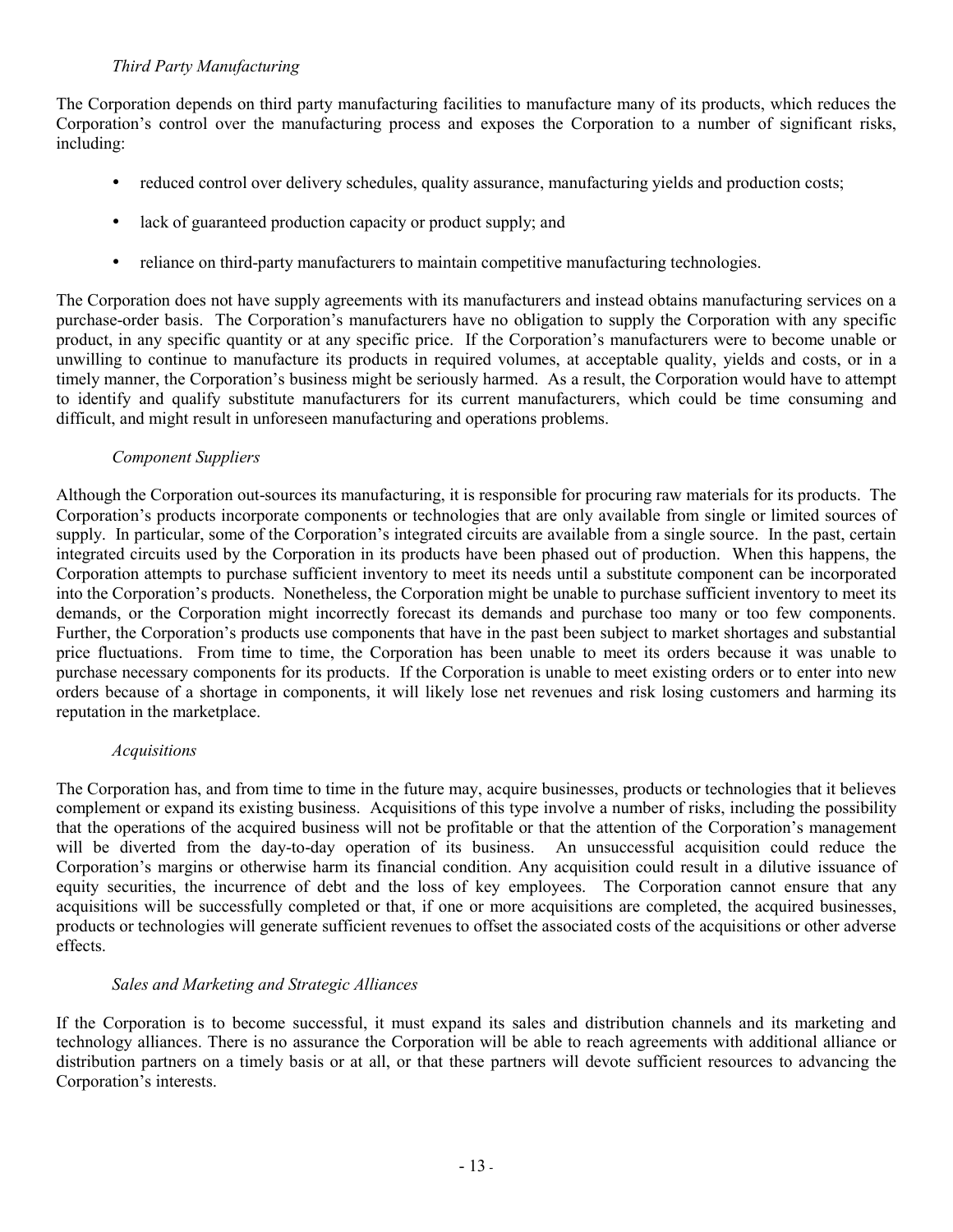The Corporation's strategic alliances with operating system vendors, semiconductor manufacturers and systems integrators are a key part of the Corporation's overall business strategy. The Corporation cannot, however, be certain that it will be successful in developing new strategic relationships or that the Corporation's strategic partners will view such relationships as significant to their own business or that they will continue their commitment to the Corporation in the future. The Corporation's business, results of operation, financial condition and stock price may be materially adversely affected if any strategic partner discontinues its relationship with the Corporation for any reason. Additionally, the Corporation relies on the voluntary efforts of its strategic partners rather than compliance with contractual obligations, and there are no minimum performance requirements. Therefore, the Corporation cannot be certain that these relationships will be successful.

## *Management of Growth*

The Corporation's growth has placed significant demands on its management and other resources. The Corporation's future results of operations will depend in part on the ability of its officers and other key employees to implement and expand operational, customer support and financial control systems and to expand, train and manage its employee base. The Corporation's future performance will also depend to a significant extent on its ability to identify, attract, train and retain highly skilled sales, technical, marketing and management personnel.

### *Dependence on Management*

The Corporation's future success depends on the ability of the Corporation's management to operate effectively, both individually and as a group. If the Corporation were to lose the services of any management employees, the Corporation may encounter difficulties finding qualified replacement personnel and integrating them into the management group.

## *Potential Fluctuations in Quarterly Results*

The Corporation's quarterly operating results may vary significantly depending on factors such as the timing of new product introductions and changes in pricing policies by the Corporation and its competitors, market acceptance of new and enhanced versions of the Corporation's products and the timing of significant orders. Because the Corporation's operating expenses are based on anticipated revenues and a high percentage of the Corporation's expenses are relatively fixed in the short term, variations in the timing of recognition of revenues can cause significant fluctuations in operating results from quarter to quarter and may result in unanticipated quarterly earnings shortfalls or losses. The market price of the Corporation's Common Shares may be highly volatile in response to such quarterly fluctuations.

### *Research and Development Expenditures*

If the Corporation fails to develop new products, or if the products the Corporation develops are not successful, the Corporation's business could be harmed. Even if the Corporation does develop new products which are accepted by its target markets, the Corporation cannot assure that the revenue from these products will be sufficient to justify the Corporation's investment in research and development.

### *International Business Operations*

International sales and the related infrastructure support operations carry certain risks and costs such as the administrative complexities and expenses of administering a business abroad; complications in both compliance with and also unexpected changes in regulatory requirements, foreign laws, international import and export legislation, trading policies, tariffs and other barriers; potentially adverse tax consequences; and uncertainties of law and enforcement relating to the protection of intellectual property and unauthorized duplication of software. There can be no assurance that these factors will not be experienced in the future by the Corporation or that they will not have a material adverse impact on Intrinsyc's business, results of operations and financial conditions.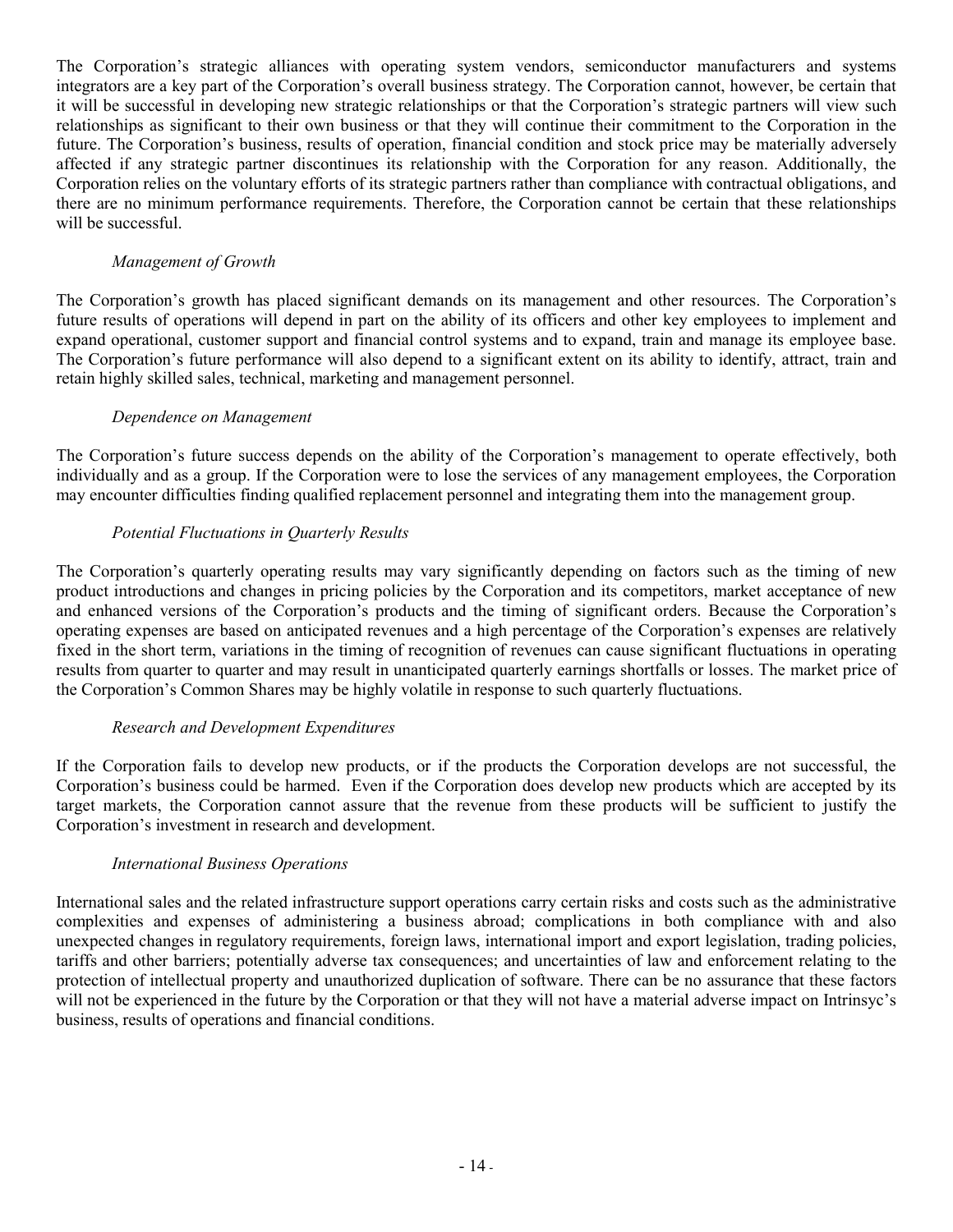# *Foreign Exchange Risk*

A substantial portion of the Corporation's sales are denominated in United States dollars and are made to United Statesbased customers. Because the Corporation's operations are based in Canada and the United Kingdom, the Corporation is exposed to risks associated with fluctuations in the exchange rate between the United States dollar, the British Pound and the Canadian dollar. If the Canadian dollar or British Pound rise relative to the United States dollar, the Corporation's operating results may be adversely impacted. In the fiscal year ended August 31, 2003, for example, the Corporation's earnings were negatively affected by the appreciation of the Canadian dollar in that period. To date, the Corporation has not entered into any transactions to hedge against gains or losses from foreign exchange fluctuations.

## *Intellectual Property Protection*

The Corporation's ability to compete may be affected by its ability to protect its intellectual property. It relies primarily on a combination of copyright, trademark and trade secret laws, confidentiality procedures and contractual provisions to protect its intellectual property. While the Corporation believes that its products and technologies are adequately protected against infringement, there can be no assurance of effective protection. Monitoring and identifying unauthorized use of the Corporation's technology is difficult, and the prohibitive cost of litigation may impair the Corporation's ability to prosecute any infringement. The commercial success of the Corporation will also depend upon its products not infringing any intellectual property rights of others and upon no claims for infringement being made against the Corporation. The Corporation believes that it is not infringing any intellectual property rights of third parties, but there can be no assurance that such infringement will not occur. An infringement claim against the Corporation by a third party, even if it is invalid, could have a material adverse effect on the Corporation because of the cost of defending against such a claim.

## *Product Liability*

The Corporation's license agreements with its customers typically contain provisions designed to limit the Corporation's exposure to potential product liability claims. There can be no assurance that such provisions will protect the Corporation from such claims. The Corporation does not maintain product liability insurance. A successful product liability claim brought against the Corporation could have a material adverse effect upon the Corporation's business, results of operations and prospects.

### *Stock Price Volatility*

The market price for the Common Shares fluctuates significantly, and these fluctuations tend to be exaggerated if the trading volume is low. The market price of the Common Shares may rise or fall in response to announcements of technological or competitive developments, acquisitions or strategic alliances by the Corporation or its competitors, and the gain or loss by the Corporation of significant orders or broad market fluctuations.

### *Shareholders' Rights Plan*

The Corporation has implemented a Shareholders' Rights Plan. The Shareholders' Rights Plan provides for substantial dilution to an acquiror making a take-over bid for the Common Shares of the Corporation unless the bid meets the requirements described in the Shareholders' Rights Plan. This could discourage a potential acquiror from making a takeover bid and make it more difficult for a third party to acquire control of the Corporation, even if such acquisition or bid would be beneficial to the Corporation's shareholders.

### *Outstanding Rights to Acquire Common Shares*

As at May 31, 2004, the Corporation had outstanding stock options and warrants to purchase an aggregate of 4,620,257 Common Shares at prices ranging from \$0.49 per share to \$5.30 per share. To the extent that outstanding options or warrants are exercised, dilution to the interests of the Corporation's shareholders will occur.